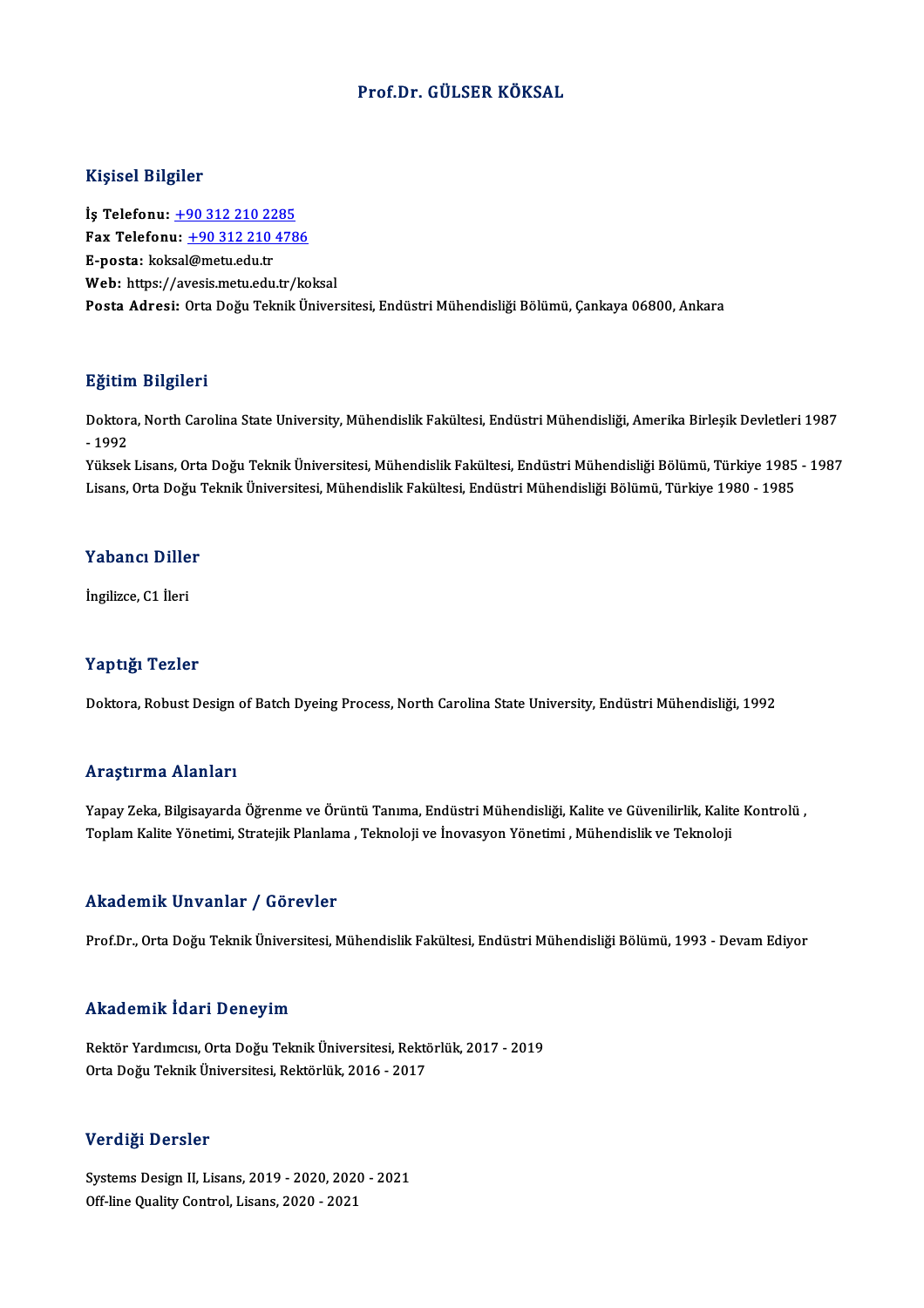Stratejik Planlama, Yüksek Lisans, 2020 - 2021 Stratejik Planlama, Yüksek Lisans, 2020 - 2021<br>Design and Analysis of Experiments, Yüksek Lisans, 2019 - 2020<br>Quality Engineering, Vülgek Lisans, 2010 - 2020 Stratejik Planlama, Yüksek Lisans, 2020 - 2021<br>Design and Analysis of Experiments, Yüksek Lisa<br>Quality Engineering, Yüksek Lisans, 2019 - 2020<br>TOBICS IN TECHNOLOCY AND INNOVATION MAN Quality Engineering, Yüksek Lisans, 2019 - 2020<br>TOPICS IN TECHNOLOGY AND INNOVATION MANAGEMENT, Doktora, 2018 - 2019

### Yönetilen Tezler

Yönetilen Tezler<br>Köksal G., A method for monitoring quality in long run product development projects, Yüksek Lisans, G.ÖZDEN(Öğrenci),<br>2019 r one<br>Köksa<br>2019<br><sup>VÖVS</sup> Köksal G., A method for monitoring quality in long run product development projects, Yükse<br>2019<br>KÖKSAL G., Product-line planning under uncertainty, Doktora, Ş.KARAKAYA(Öğrenci), 2018<br>KÖKSAL G., Poshust parameter design of

2019<br>KÖKSAL G., Product-line planning under uncertainty, Doktora, Ş.KARAKAYA(Öğrenci), 2018<br>KÖKSAL G., Robust parameter design of products and processes with an ordinal categorical response using random<br>forests Vültsek Lis KÖKSAL G., Product-line planning under uncertainty,<br>KÖKSAL G., Robust parameter design of products and<br>forests, Yüksek Lisans, S.GÜLBUDAK(Öğrenci), 2018<br>KÖKSAL G. An effective annreach for comporison of KÖKSAL G., Robust parameter design of products and processes with an ordinal categorical response using rando<br>forests, Yüksek Lisans, S.GÜLBUDAK(Öğrenci), 2018<br>KÖKSAL G., An effective approach for comparison of association

forests, Yüksek Lisans, S.GÜLBUDAK(Öğrenci), 2018<br>KÖKSAL G., An effective approach for comparison of association rule mining algorithm:<br>statistical inference and multiple criteria, Yüksek Lisans, S.AZADİAMİN(Öğrenci), 2016

KÖKSAL G., An effective approach for comparison of association rule mining algorithms based on controlled data,<br>statistical inference and multiple criteria, Yüksek Lisans, S.AZADİAMİN(Öğrenci), 2016<br>KÖKSAL G., An approach statistical inference and multiple<br>KÖKSAL G., An approach for qu<br>Lisans, S.TUNÇ(Öğrenci), 2016<br>KÖKSAL G. An aunorimental 30 KÖKSAL G., An approach for quality control chart appropriateness evaluation based on desirability functions, Yü<br>Lisans, S.TUNÇ(Öğrenci), 2016<br>KÖKSAL G., An experimental comparison of linear regression methods used in multi

Lisans, S.TUNÇ(Öğrenci), 2016<br>KÖKSAL G., An experimental comparison of linear regression methods used in multi-response desig<br>optimization for their estimation and prediction errors, Yüksek Lisans, G.GÖKAYAZ(Öğrenci), 2016 KÖKSAL G., An experimental comparison of linear regression methods used in multi-response design parameter<br>optimization for their estimation and prediction errors, Yüksek Lisans, G.GÖKAYAZ(Öğrenci), 2016<br>KÖKSAL G., An appr

optimization for their estimation and prediction errors, Yüksek Lisans, G.GÖKAYAZ(Öğrenci), 2016<br>KÖKSAL G., An approach for determining process economy parameters of multivariate loss functions, Yüksek Lisans,<br>G.ÖZKAN(Öğre KÖKSAL G., An approach for determining process economy parameters of multivariate loss functions, Yüksek Lisans,<br>G.ÖZKAN(Öğrenci), 2016<br>KÖKSAL G., An interactive approach to two-response product and process design optimiza

G.ÖZKAN(Öğrenci), 2016<br>KÖKSAL G., An interactive approach to two<br>Yüksek Lisans, M.ÖZATEŞ(Öğrenci), 2015<br>KÖKSAL G. Interactive and nonparametric KÖKSAL G., An interactive approach to two-response product and process design optimization with statistical infer<br>Yüksek Lisans, M.ÖZATEŞ(Öğrenci), 2015<br>KÖKSAL G., Interactive and nonparametric modeling of preferences on a

Yüksek Lisans, M.ÖZATEŞ()<br>KÖKSAL G., Interactive and<br>L.ERİŞKİN(Öğrenci), 2015<br>Köksal C., Burnak N., Torsik KÖKSAL G., Interactive and nonparametric modeling of preferences on an ordinal scale using small data, Doktora,<br>L.ERİŞKİN(Öğrenci), 2015<br>Köksal G., Burnak N., Tercihsel bağımlılık altında alternatifler için aralık ölçeğind

L.ERİŞKİN(Öğrenci), 2015<br>Köksal G., Burnak N., Tercihsel bağımlılık altında alternatifler için ara<br>karakteristikleri için detaylı analiz, Doktora, L.ESRA(Öğrenci), 2014<br>KÖKSAL G. A business presess perfermanse measure defi Köksal G., Burnak N., Tercihsel bağımlılık altında alternatifler için aralık ölçeğinde tercih puanlarının belirlenmesi: Kalite<br>karakteristikleri için detaylı analiz, Doktora, L.ESRA(Öğrenci), 2014<br>KÖKSAL G., A business pro

karakteristikleri için detaylı analiz, Doktora, L.ESRA(Öğrenci), 2014<br>KÖKSAL G., A business process performance measure definition system supported by information technologies, Yüksek<br>Lisans, N.ALPAY(Öğrenci), 2013 KÖKSAL G., A business process performance measure definition system supported by information technologies, Yükse<br>Lisans, N.ALPAY(Öğrenci), 2013<br>WASTİ PAMUKSUZ S. N. , KÖKSAL G., Product mix determination under uncertainty

Lisans, N.ALPAY(Öğrenci), 2013<br>WASTİ PAMUKSUZ S. N. , KÖKSAL G., Product mix determination uno<br>effective product management, Doktora, N.NİLGÜN(Öğrenci), 2013<br>KÖKSAL G. Structural equation modeling of quatamor estisfection WASTİ PAMUKSUZ S. N. , KÖKSAL G., Product mix determination under uncertainty within a framework proposed for<br>effective product management, Doktora, N.NİLGÜN(Öğrenci), 2013<br>KÖKSAL G., Structural equation modeling of custom

effective product management, Doktora, N.NİLGÜN(Öğrenci), 2013<br>KÖKSAL G., Structural equation modeling of customer satisfaction and loyalty for residential air conditioners, Doktora,<br>A.ALTABAN(Öğrenci), 2013 KÖKSAL G., Structural equation modeling of customer satisfaction and loyalty for residential air conditioners, Doktora,<br>A.ALTABAN(Öğrenci), 2013<br>KÖKSAL G., Comparison of methods for robust parameter design of products and

A.ALTABAN(Öğrenci), 2013<br>KÖKSAL G., Comparison of methods for robust paramete<br>response, Yüksek Lisans, G.KARABULUT(Öğrenci), 2013<br>KÖKSAL G. Navyannreashes ta desimbility functions by ı KÖKSAL G., Comparison of methods for robust parameter design of products and processes with an orde<br>response, Yüksek Lisans, G.KARABULUT(Öğrenci), 2013<br>KÖKSAL G., New approaches to desirability functions by nonsmooth and n

response, Yüksek Lisans, G.KARABULUT(Öğrenci), 2013<br>KÖKSAL G., New approaches to desirability functions by nonsmooth and nonlinear optimization, Doktora,<br>B.AKTEKE(Öğrenci), 2010

KÖKSAL G., New approaches to desirability functions by nonsmooth and nonlinear optimization, Doktora,<br>B.AKTEKE(Öğrenci), 2010<br>KÖKSAL G., An improved organization method for association rules and a basis for comparison of m Lisans, M.JABARNEJAD(Öğrenci), 2010 KÖKSAL G., An improved organization method for association rules and a basis for comparison of methods, Yüksek<br>Lisans, M.JABARNEJAD(Öğrenci), 2010<br>KÖKSAL G., Multi-class classification methods utilizing Mahalanobis Taguchi

Lisans, M.JABARNEJAD(Öğrenci), 2010<br>KÖKSAL G., Multi-class classification methods utilizing Mahaland<br>imbalanced data sets, Yüksek Lisans, D.AYHAN(Öğrenci), 2009<br>KÖKSAL G. Pohust dasirn uith binany response using Mahalan KÖKSAL G., Multi-class classification methods utilizing Mahalanobis Taguchi system and a re-sampli<br>imbalanced data sets, Yüksek Lisans, D.AYHAN(Öğrenci), 2009<br>KÖKSAL G., Robust design with binary response using Mahalanobis

imbalanced data sets, Yüksek Lisans, D.AYHAN(Öğrenci), 2009<br>KÖKSAL G., Robust design with binary response using Mahalanobis Taguchi system, Yüksek Lisans,<br>B.YENİDÜNYA(Öğrenci), 2009

KÖKSAL G., Robust design with binary response using Mahalanobis Taguchi system, Yüksek Lisans,<br>B.YENİDÜNYA(Öğrenci), 2009<br>KÖKSAL G., KARASAKAL E., A comparison of data mining methods for prediction and classification types B.YENİDÜNYA(Öğrenci), 2009<br>KÖKSAL G., KARASAKAL E., A comparison of data mi<br>problems, Yüksek Lisans, Z.ANAKLI(Öğrenci), 2009<br>KÖKSAL G. Tanaka'nın bulanık doğmusal restrevion ı KÖKSAL G., KARASAKAL E., A comparison of data mining methods for prediction and classification types of quality<br>problems, Yüksek Lisans, Z.ANAKLI(Öğrenci), 2009<br>KÖKSAL G., Tanaka'nın bulanık doğrusal regresyon yaklaşımına

problems, Yüksek Lisans, Z.ANAKLI(Öğrenci), 2009<br>KÖKSAL G., Tanaka'nın bulanık doğrusal regresyon yaklaşımına dayalı bulanık sınıflandırma modelleri ve parametrik<br>olmayan iyileştirilmiş bulanık sınıflandırma fonksiyonları. KÖKSAL G., Tanaka'nın bulanık doğrusal regresyon yaklaşımına dayalı bulanık sınıflandırma modelleri ve parametrik<br>olmayan iyileştirilmiş bulanık sınıflandırma fonksiyonları., Yüksek Lisans, G.Özer(Öğrenci), 2009<br>KÖKSAL G.,

olmayan iyileştirilmiş bulanık sınıflandırma fonksiyonları., Yüksek Lisans, G.Özer(Öğrenci), 2009<br>KÖKSAL G., Fuzzy regression modeling of defect rates in a metal casting process, Yüksek Lisans, T.KILIÇ(<br>KÖKSAL G., A compar KÖKSAL G., Fuzzy regression modeling of defect rates in a metal casting process, Yüksek Lisans, T.KILIÇ(Öğrenci), 2009<br>KÖKSAL G., A comparison of some robust regression techniques, Yüksek Lisans, E.AVCI(Öğrenci), 2009<br>KÖKS

KÖKSAL G., A comparison of some robust regression techniques, Yüksek Lisans, E.AVCI(Öğrenci), 2009<br>KÖKSAL G., Monitoring high quality processes: A study of estimation errors on the time-between-events exponentially<br>weighte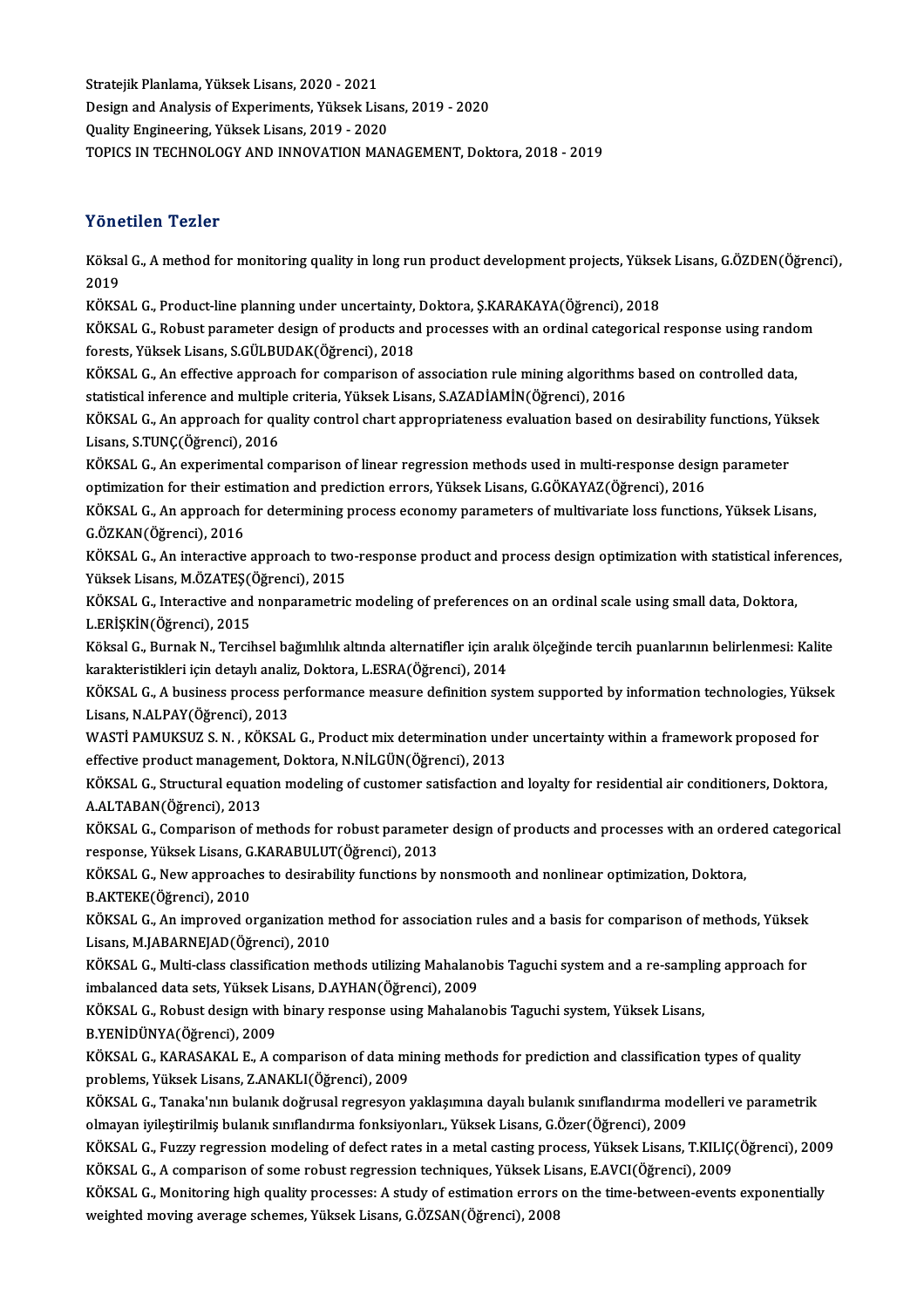KÖKSAL G., Modeling monthly electricity demand in Turkey for 1990-2006, Yüksek Lisans, D.KÜÇÜKBAHAR(Öğrenci),<br>2008 KÖKS<br>2008<br><sup>VÖVS</sup> KÖKSAL G., Modeling monthly electricity demand in Turkey for 1990-2006, Yüksek Lisans, D.KÜÇÜKBAHAR(Öğrei<br>2008<br>KÖKSAL G., Controlling high quality manufacturing processes: A robustness study of the lower-sided TBE EWMA<br>Pro

2008<br>KÖKSAL G., Controlling high quality manufacturing proce<br>procedure, Yüksek Lisans, C.PEHLİVAN(Öğrenci), 2008<br>KÖKSAL G. Modeling and analysis of gustamer nasujuan KÖKSAL G., Controlling high quality manufacturing processes: A robustness study of the lower-sided TBE EWMA<br>procedure, Yüksek Lisans, C.PEHLİVAN(Öğrenci), 2008<br>KÖKSAL G., Modeling and analysis of customer requirements from

proce<br>KÖKS<br>2008<br>PATM KÖKSAL G., Modeling and analysis of customer requirements from a driver's seat, Yüksek Lisans, V.ÇABUK(Öğrenci),<br>2008<br>BATMAZ İ., KÖKSAL G., A comprehensive review of data mining applications in quality improvement and a ca

2008<br>BATMAZ İ., KÖKSAL G., A comprehensive review of data mining applications in quality improvement and a case study,<br>Yüksek Lisans, F.GÜNTÜRKÜN(Öğrenci), 2007

KÖKSAL G., A linear programming approach to quality improvement project and product mix selection under inspection Yüksek Lisans, F.GÜNTÜRKÜN(Öğrenci), 2007<br>KÖKSAL G., A linear programming approach to quality improv<br>error and rework, Yüksek Lisans, N.ŞARBAK(Öğrenci), 2006<br>ILK DAČ Ö. KÖKSAL G. A method far rebust design of produ

İLK DAĞ Ö., KÖKSAL G., A method for robust design of products or processes with categorical response, Yüksek Lisans,<br>S.ERDURAL(Öğrenci), 2006 error and rework, Yüksek Li<br>İLK DAĞ Ö., KÖKSAL G., A me<br>S.ERDURAL(Öğrenci), 2006<br>KÖKSAL G. Musyana batası

KÖKSAL G., Muayene hatası ve yeniden işleme olduğunda kalite iyileştirme projeleri ve ürün karması seçimine doğrusal programlama yaklaşımı.,YüksekLisans,N.Şarbak(Öğrenci),2006 KÖKSAL G., Muayene hatası ve yeniden işleme olduğunda kalite iyileştirme projeleri ve ürün karması seçimine doğrusal<br>programlama yaklaşımı., Yüksek Lisans, N.Şarbak(Öğrenci), 2006<br>KÖKSAL G., A decision matrix based method

programlama yaklaşımı., Yüksek Lisans, N.Şarbak(Öğrenci), 2006<br>KÖKSAL G., A decision matrix based method for determining priorities of<br>with inspection error and rework, Yüksek Lisans, L.ESRA(Öğrenci), 2006<br>KÖKSAL G. Varlum KÖKSAL G., A decision matrix based method for determining priorities of quality improvement projects in manufacturing<br>with inspection error and rework, Yüksek Lisans, L.ESRA(Öğrenci), 2006<br>KÖKSAL G., Yazılım kod muayeneler

with inspection error and rework, Yüksek Lisans, L.ESRA(Öğrenci), 2006<br>KÖKSAL G., Yazılım kod muayenelerine yönelik yeniden muaeyeneye kara<br>Lisans, S.Nalbant(Öğrenci), 2005 KÖKSAL G., Yazılım kod muayenelerine yönelik yeniden muaeyeneye karar verme politikalarının karşılaştırılması, Yüksek

Lisans, S.Nalbant(Öğrenci), 2005<br>KÖKSAL G., Tedarikçi segmentasyonu, tedarikçi seçimi ve<br>bütünleştirilmesi, Yüksek Lisans, Y.Özalp(Öğrenci), 2005<br>KÖKSAL G. Integration of sunnlier nrossesses: Sunnlier se KÖKSAL G., Tedarikçi segmentasyonu, tedarikçi seçimi ve sipariş bölüştürme süreçlerinin bir vaka çalışmasında<br>bütünleştirilmesi, Yüksek Lisans, Y.Özalp(Öğrenci), 2005<br>KÖKSAL G., Integration of supplier processes: Supplier

bütünleştirilmesi, Yüksek Lisans, Y.Özalp(Öğrenci), 2005<br>KÖKSAL G., Integration of supplier processes: Supplier segmentation, supplier selection and order allocation in a case<br>company, Yüksek Lisans, Y.ÖZALP(Öğrenci), 2005 KÖKSAL G., Integration of supplier processes: Supplier segmentation, supplier selection and order allocation<br>company, Yüksek Lisans, Y.ÖZALP(Öğrenci), 2005<br>KÖKSAL G., An evaluation of the reinspection decision policies for

Company, Yüksek Lisans, Y.Ö<br>KÖKSAL G., An evaluation of<br>S.NALBANT(Öğrenci), 2005<br>KÖKSAL G. Nominal on iyi tü KÖKSAL G., An evaluation of the reinspection decision policies for software code inspections, Yüksek Lisans,<br>S.NALBANT(Öğrenci), 2005<br>KÖKSAL G., Nominal en iyi türü bir kalite karakteristiği için muayene hatası ve yeniden

S.NALBANT(Öğrenci), 2005<br>KÖKSAL G., Nominal en iyi türü bir kalite karakte<br>etkileri., Yüksek Lisans, A.Taşeli(Öğrenci), 2004<br>KÖKSAL G. The effects of inspection error and r etkileri, Yüksek Lisans, A.Taşeli(Öğrenci), 2004

KÖKSAL G., The effects of inspection error and rework on quality loss for a nominal the best type quality characteristic,<br>Yüksek Lisans, A.TAŞELİ(Öğrenci), 2004 KÖKSAL G., The effects of inspection error and rework on quality loss for a nominal the best type quality characteristic,<br>Yüksek Lisans, A.TAŞELİ(Öğrenci), 2004<br>KÖKSAL G., Customer relationship management system design for

Yüksek Lisans, A.TAŞELİ(Öğrenci), 2004<br>KÖKSAL G., Customer relationship management system design for METU-Online, Yüksek Lisans, F.ÇETİN(Öğrenci), 2003<br>KÖKSAL G., Robust design of lithium extraction from boron clays by usi KÖKSAL G., Customer relationship managemen<br>KÖKSAL G., Robust design of lithium extraction<br>Yüksek Lisans, A.BÜYÜKBURÇ(Öğrenci), 2003<br>KÖKSAL G. An integrated OED annroash ta dat KÖKSAL G., Robust design of lithium extraction from boron clays by using statistical design and analysis of experiments,<br>Yüksek Lisans, A.BÜYÜKBURÇ(Öğrenci), 2003<br>KÖKSAL G., An integrated QFD approach to determine quality

Yüksek Lisans, A.BÜYÜKBURÇ<br>KÖKSAL G., An integrated QFD<br>B.MERTOĞLU(Öğrenci), 2003<br>KÖKSAL G. Ban killerinden liti KÖKSAL G., An integrated QFD approach to determine quality improvement priorities in manufacturing, Yüksek Lisa<br>B.MERTOĞLU(Öğrenci), 2003<br>KÖKSAL G., Bor killerinden lityum kazanımının istatistiksel deney tasarımı ve analiz

KÖKSAL G., Bor killerinden lityum kazanımının istatistiksel deney tasarımı ve analizi yoluyla robust tasarımı, Yüksek<br>Lisans, A.Büyükburç(Öğrenci), 2003 KÖKSAL G., Bor killerinden lityum kazanımının istatistiksel deney tasarımı ve analizi yoluyla robust tasarımı, Yül<br>Lisans, A.Büyükburç(Öğrenci), 2003<br>KÖKSAL G., A Study on number of samples needed for application of EWMAST

Lisans, A.Büyükburç(Öğrenci), 2003<br>KÖKSAL G., A Study on number of samples needed for application of<br>autocorrelated processes, Yüksek Lisans, B.KANTAR(Öğrenci), 2002<br>KÖKSAL G. Develenment and application of sentrel sharts KÖKSAL G., A Study on number of samples needed for application of EWMAST and ARMA charts in monitoring<br>autocorrelated processes, Yüksek Lisans, B.KANTAR(Öğrenci), 2002<br>KÖKSAL G., Development and application of control char

autocorrelated processes, Yüksek Lis<br>KÖKSAL G., Development and applica<br>Lisans, G.ŞAHİNSEV(Öğrenci), 2002<br>KÖKSAL G. Development and aplicat KÖKSAL G., Development and application of control charts for an aircraft wing tip point production process, Yükse<br>Lisans, G.ŞAHİNSEV(Öğrenci), 2002<br>KÖKSAL G., Development and aplication of control charts for an aircraft wi

Lisans, G.ŞAHİNSEV(Öğrenci), 2002<br>KÖKSAL G., Development and aplication of control charts for an aircraft wing tıp part production process., Yüksek<br>Lisans, G.Şahinsev(Öğrenci), 2002 KÖKSAL G., Development and aplication of control charts for an aircraft wing tip part production process., Yüksek<br>Lisans, G.Şahinsev(Öğrenci), 2002<br>KÖKSAL G., Ewmast ve arma şemalarının özilintili süreçleri izlemek için uy

Lisans, G.Şahinsev(Öğrenci), 2002<br>KÖKSAL G., Ewmast ve arma şemalarının özilintili sül<br>bir çalışma, Yüksek Lisans, B.Kantar(Öğrenci), 2002<br>KÖKSAL G. A Modified theory of senstraints annrası KÖKSAL G., Ewmast ve arma şemalarının özilintili süreçleri izlemek için uygulanmasında gerekli örneklem sayısı üzeri<br>bir çalışma, Yüksek Lisans, B.Kantar(Öğrenci), 2002<br>KÖKSAL G., A Modified theory of constraints approach

bir çalışma, Yüksek Lisans, B.Kantar(Öğrenci), 2002<br>KÖKSAL G., A Modified theory of constraints approach to determine quality improvement priorites in manufacturing,<br>Yüksek Lisans, U.KAAN(Öğrenci), 2001 KÖKSAL G., A Modified theory of constraints approach to determine quality improvement priorites in manufact<br>Yüksek Lisans, U.KAAN(Öğrenci), 2001<br>KÖKSAL G., Development and application of Q-charts for multivariate statistic

Yüksek Lisans, U.KAAN<br>KÖKSAL G., Developme<br>O.IŞIK(Öğrenci), 2001<br>VÖKSAL *C. A* modified KÖKSAL G., Development and application of Q-charts for multivariate statistical process control, Yüksek Lisans,<br>O.IŞIK(Öğrenci), 2001<br>KÖKSAL G., A modified theory of constraints approach to determine quality improvement pr

O.IŞIK(Öğrenci), 2001<br>KÖKSAL G., A modified theory of constr<br>Yüksek Lisans, U.Kaan(Öğrenci), 2001<br>KÖKSAL G. A Model and ita annligation KÖKSAL G., A modified theory of constraints approach to determine quality improvement priorities in manufacturing,<br>Yüksek Lisans, U.Kaan(Öğrenci), 2001<br>KÖKSAL G., A Model and its application for efficiency measurement of d

Yüksek Lisans, U.Kaan(Öğrenci), 2<br>KÖKSAL G., A Model and its applica<br>Lisans, B.NALÇACI(Öğrenci), 2001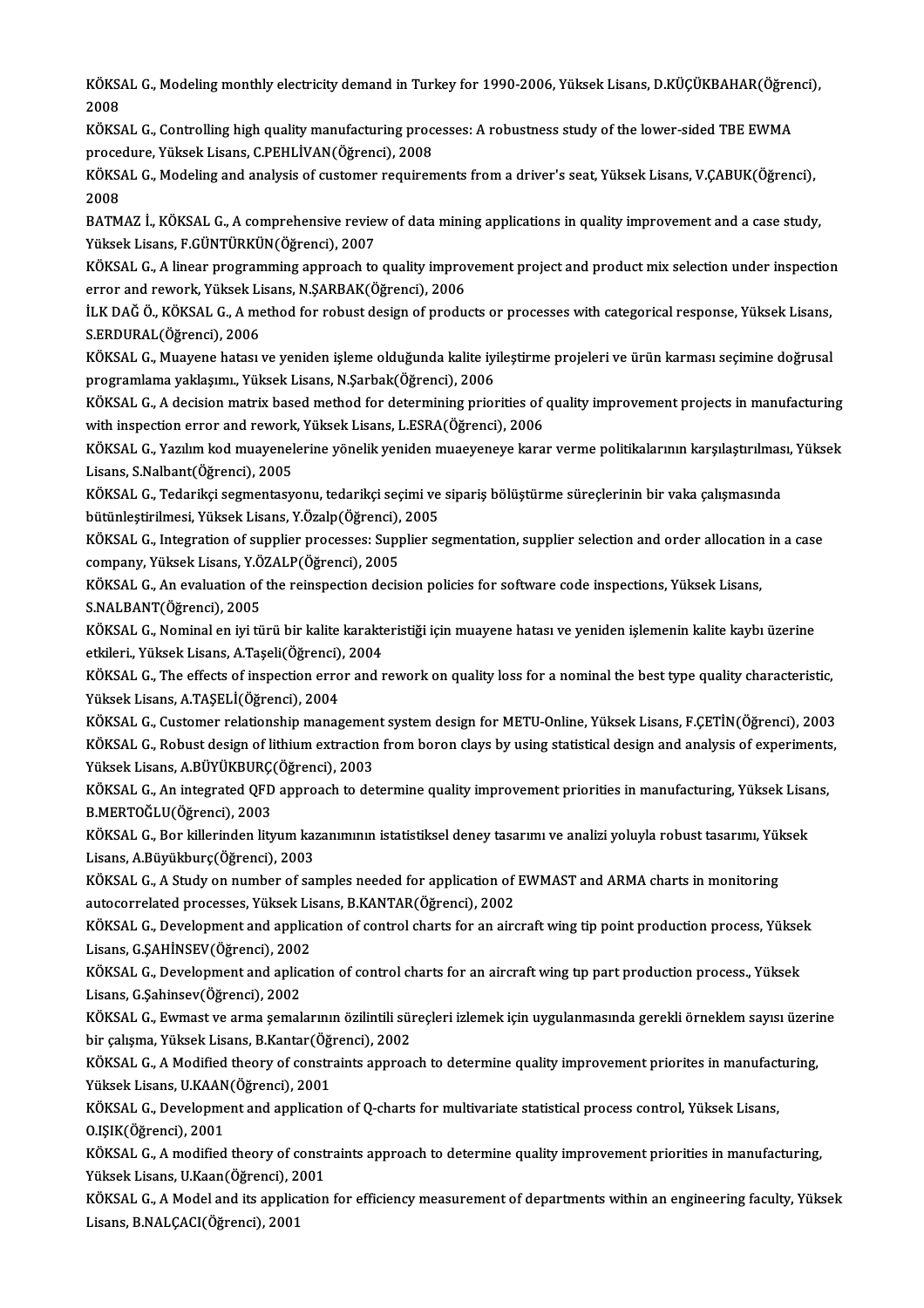KÖKSAL G., A Study of the student placement system for the higher education institutions in Turkey, Yüksek Lisans,<br>Ö.YAZLALI(Öğmensi), 2001 KÖKSAL G., A Study of the s<br>Ö.YAZLALI(Öğrenci), 2001<br>KÖKSAL C. An Eunert suste KÖKSAL G., A Study of the student placement system for the higher education institutions in Turkey, Yüksek<br>Ö.YAZLALI(Öğrenci), 2001<br>KÖKSAL G., An Expert system for quality control charts selection, Yüksek Lisans, N.MALAK(Ö

Ö.YAZLALI(Öğrenci), 2001<br>KÖKSAL G., An Expert system for quality control charts selection, Yüksek Lisans, N.MALAK(Öğrenci), 1999<br>KÖKSAL G., Quality information system design for performance appraisal of a self-directed tea KÖKSAL G., An Expert system for quality contro<br>KÖKSAL G., Quality information system design fo<br>Yüksek Lisans, E.ELMASYAZAR(Öğrenci), 1997<br>KÖKSAL G. Analysis of industrial angineering es KÖKSAL G., Quality information system design for performance appraisal of a self-directed team in a private hosp<br>Yüksek Lisans, E.ELMASYAZAR(Öğrenci), 1997<br>KÖKSAL G., Analysis of industrial engineering education stakeholde Yüksek Lisans, E.ELMASYAZAR(Öğrenci), 1997<br>KÖKSAL G., Analysis of industrial engineering education stakeholder requirements and their deployment to main

education design requirements, Yüksek Lisans, A.EĞİTMAN(Öğrenci), 1997

KÖKSAL G., A model for performance measurement of total quality teams and an application in a private hospital.,<br>Yüksek Lisans, M.Cem(Öğrenci), 1997 KÖKSAL G., A model for performance measurement of total quality teams and an application in a private hospital.,<br>Yüksek Lisans, M.Cem(Öğrenci), 1997<br>ÖZDEMİREL N. E. , KÖKSAL G., A Conceptual model for quality information s

Yüksek Lisans, M.Cem(Öğrenci), 1997<br>ÖZDEMİREL N. E. , KÖKSAL G., A Conceptual model for q<br>for a hospital, Yüksek Lisans, E.Tümgüç(Öğrenci), 1997<br>KÖKSAL G. A Method for finding final weighte of sustem ÖZDEMİREL N. E. , KÖKSAL G., A Conceptual model for quality information system and a policy deployment framework<br>for a hospital, Yüksek Lisans, E.Tümgüç(Öğrenci), 1997<br>KÖKSAL G., A Method for finding final weights of custo

for a hospital, Yüksek Lisans, E.Tümgüç(Öğrenci), 1997<br>KÖKSAL G., A Method for finding final weights of customer requirements in quality function deployment, Yüksek Lisans,<br>Ö.AYLİN(Öğrenci), 1996 KÖKSAL G., A Method for finding final weights of customer requirements in quality function deployment, Yüksek Lisans,<br>Ö.AYLİN(Öğrenci), 1996<br>KÖKSAL G., Noise simulation through design of experiments in a noisy laboratory,

Ö.AYL<br>KÖKS<br>1995

# 1995<br>SCI, SSCI ve AHCI İndekslerine Giren Dergilerde Yayınlanan Makaleler

- CI, SSCI ve AHCI İndekslerine Giren Den<br>I. Product-line planning under uncertainty<br>Karakaya S. Käksal C I. Product-line planning under uncertainty<br>Karakaya Ş., Köksal G. Computers and Operations Research, cilt.138, 2022 (SCI İndekslerine Giren Dergi)
- Karakaya Ş., Köksal G.<br>Computers and Operations Research, cilt.138, 2022 (SCI İndekslerine Giren Dergi)<br>II. AN APPROACH FOR DETERMINING THE COST MATRIX OF MULTIVARIATE QUALITY LOSS FUNCTION<br>Delgun J. E., Frickin J., Ögkan Computers and Operations Research, cilt.1.<br>AN APPROACH FOR DETERMINING TH<br>Dolgun L. E. , Erişkin L., Özkan G., Köksal G.<br>International Journal Of Industrial Enginee. AN APPROACH FOR DETERMINING THE COST MATRIX OF MULTIVARIATE QUALITY LOSS FUNCTION<br>Dolgun L. E. , Erişkin L., Özkan G., Köksal G.<br>International Journal Of Industrial Engineering-Theory Applications And Practice, cilt.27, sa Dolgun L. E. , Erişkin L., Özkan G., Köksal G.<br>International Journal Of Industrial Engineering-Theory Applications And Practice, cilt.27, sa.6, ss.879-905, 2021<br>(SCI Expanded İndekslerine Giren Dergi) International Journal Of Industrial Engineering-Theory Applications And Practice, cilt.27, sa.<br>(SCI Expanded Indekslerine Giren Dergi)<br>III. A method for robust design of products or processes with categorical response<br>Fric

# (SCI Expanded Indekslerine Giren)<br>**A method for robust design of**<br>Erişkin L., Dolgun L. E., KÖKSAL G.<br>Quality Engineering silt 22, 82, 82 A method for robust design of products or processes with categorical r<br>Erişkin L., Dolgun L. E. , KÖKSAL G.<br>Quality Engineering, cilt.33, sa.3, ss.474-486, 2021 (SCI İndekslerine Giren Dergi)<br>Conoralized desirability funct

Erişkin L., Dolgun L. E. , KÖKSAL G.<br>Quality Engineering, cilt.33, sa.3, ss.474-486, 2021 (SCI İndekslerine Giren Dergi)<br>IV. Generalized desirability functions: a structural and topological analysis of desirability functio Quality Engineering, cilt.33, sa.3, ss.47<br>Generalized desirability function:<br>Akteke-Öztürk B., Weber G., Köksal G.<br>Optimiration, silt.60, ss.115, 120, 2020 Generalized desirability functions: a structural and topologic<br>Akteke-Öztürk B., Weber G., Köksal G.<br>Optimization, cilt.69, ss.115-130, 2020 (SCI İndekslerine Giren Dergi)<br>Nansanyay antimization of desinability functions

- Akteke-Öztürk B., Weber G., Köksal G.<br>Optimization, cilt.69, ss.115-130, 2020 (SCI İndekslerine<br>V. Nonconvex optimization of desirability functions Optimization, cilt.69, ss.115-130, 2020 (S<br>Nonconvex optimization of desirabi<br>Akteke-Ozturk B., Köksal G., Weber G. W.<br>QUALITY ENGINEERING silt 20, ss.202, 2 Nonconvex optimization of desirability functions<br>Akteke-Ozturk B., Köksal G., Weber G. W.<br>QUALITY ENGINEERING, cilt.30, ss.293-310, 2018 (SCI İndekslerine Giren Dergi)<br>Effective use of quality function depleyment and Kansa Akteke-Ozturk B., Köksal G., Weber G. W.<br>QUALITY ENGINEERING, cilt.30, ss.293-310, 2018 (SCI Indekslerine Giren Dergi)<br>VI. Effective use of quality function deployment and Kansei engineering for product planning with<br>senso
- QUALITY ENGINEERING, cilt.30, ss.293-310, 2018 (SCI İndek<br>Effective use of quality function deployment and Kan<br>sensory customer requirements: A plain yogurt case<br>Pelgun L.E. Kelgal C Effective use of qual<br>sensory customer re<br>Dolgun L. E. , Koksal G.<br>OUALITY ENCINEERING sensory customer requirements: A plain yogurt case<br>Dolgun L. E. , Koksal G.<br>QUALITY ENGINEERING, cilt.30, ss.569-582, 2018 (SCI İndekslerine Giren Dergi)<br>Ontimization of generalized desirability functions under model uncer

Dolgun L. E. , Koksal G.<br>QUALITY ENGINEERING, cilt.30, ss.569-582, 2018 (SCI Indekslerine Giren Dergi)<br>VII. Optimization of generalized desirability functions under model uncertainty<br>Akteke-Ozturk B., Weber G., Köksal QUALITY ENGINEERING, cilt.30, ss.56<br>Optimization of generalized desir<br>Akteke-Ozturk B., Weber G., Köksal G.<br>OPTIMIZATION silt 66 ss 2157-2160. Optimization of generalized desirability functions under model un<br>Akteke-Ozturk B., Weber G., Köksal G.<br>OPTIMIZATION, cilt.66, ss.2157-2169, 2017 (SCI İndekslerine Giren Dergi)<br>Interective and nonnarametris modeling of pre

## VIII. Interactive and nonparametric modeling of preferences on an ordinal scale using small data<br>Erişkin L., Köksal G. OPTIMIZATION, cilt.<br>Interactive and no<br>Erişkin L., Köksal G.<br>EYBERT SYSTEMS W Interactive and nonparametric modeling of preferences on an ordinal scale using sm:<br>Erişkin L., Köksal G.<br>EXPERT SYSTEMS WITH APPLICATIONS, cilt.65, ss.345-360, 2016 (SCI İndekslerine Giren Dergi)<br>The effect of increation

## Erişkin L., Köksal G.<br>EXPERT SYSTEMS WITH APPLICATIONS, cilt.65, ss.345-360, 2016 (SCI İndekslerine Giren Dergi)<br>IX. The effect of inspection error on quality and producer losses: the case of nominal-the-best type<br>quality EXPERT SYSTEMS WITH APPLICATION<br>The effect of inspection error on a<br>quality characteristic and rework The effect of inspection error on qua<br>quality characteristic and rework<br>Koksal G., Taseli A., Dolgun L. E. , Batmaz İ.<br>FUROPEAN JOURNAL OF INDUSTRIAL ENG quality characteristic and rework<br>Koksal G., Taseli A., Dolgun L. E. , Batmaz İ.<br>EUROPEAN JOURNAL OF INDUSTRIAL ENGINEERING, cilt.7, ss.497-528, 2013 (SCI İndekslerine Giren Dergi)<br>CMARS: e new sentribution te nennanametri

Koksal G., Taseli A., Dolgun L. E. , Batmaz İ.<br>EUROPEAN JOURNAL OF INDUSTRIAL ENGINEERING, cilt.7, ss.497-528, 2013 (SCI İndekslerine Giren Dergi)<br>X. CMARS: a new contribution to nonparametric regression with multivariate EUROPEAN JOURNAL OF INDUSTRIAL ENGINEERIN<br>CMARS: a new contribution to nonparametric<br>splines supported by continuous optimization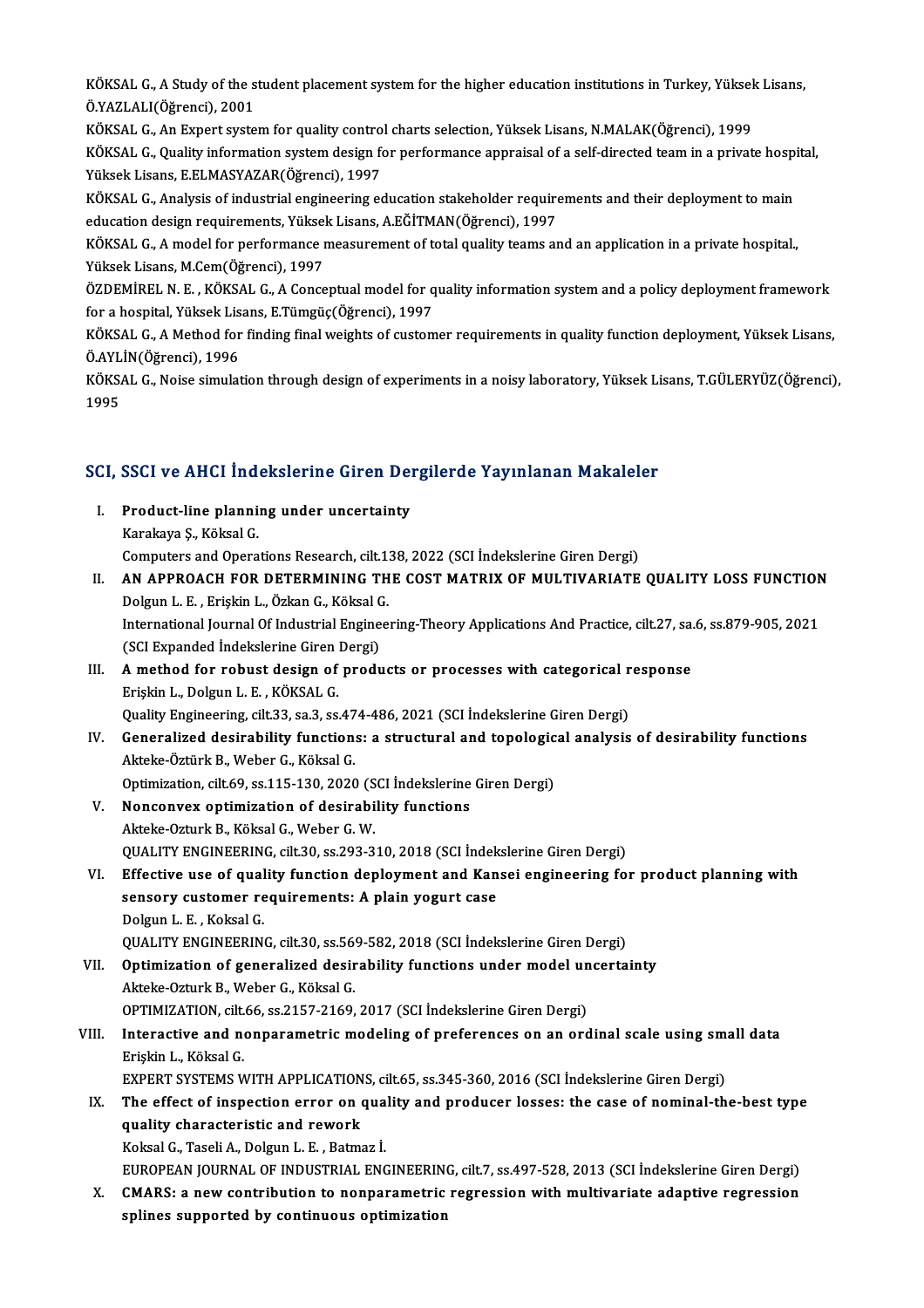Weber G., Batmaz I., Köksal G., Taylan P., Yerlikaya-Ozkurt F. Weber G., Batmaz I., Köksal G., Taylan P., Yerlikaya-Ozkurt F.<br>INVERSE PROBLEMS IN SCIENCE AND ENGINEERING, cilt.20, ss.371-400, 2012 (SCI İndekslerine Giren Dergi)<br>A naviaw of data mining applications for quality improvem Weber G., Batmaz I., Köksal G., Taylan P., Yerlikaya-Ozkurt F.<br>INVERSE PROBLEMS IN SCIENCE AND ENGINEERING, cilt.20, ss.371-400, 2012 (SCI İndekslerine Gire<br>XI. A review of data mining applications for quality improvement INVERSE PROBLEMS IN SCIENC<br>A review of data mining app<br>Köksal G., Batmaz İ., Testik M. C.<br>EYPERT SVSTEMS WITH APPLIC A review of data mining applications for quality improvement in manufacturing industry<br>Köksal G., Batmaz İ., Testik M. C.<br>EXPERT SYSTEMS WITH APPLICATIONS, cilt.38, ss.13448-13467, 2011 (SCI İndekslerine Giren Dergi)<br>Class Köksal G., Batmaz İ., Testik M. C.<br>EXPERT SYSTEMS WITH APPLICATIONS, cilt.38, ss.13448-13467, 2011 (SCI İndekslerine Giren Dergi)<br>XII. Classification models based on Tanaka's fuzzy linear regression approach: The case EXPERT SYSTEMS WITH<br>Classification modeling<br>satisfaction modeling<br>sizzer i.c. vöysal c. P Classification models based on Tanaka's fuzzy lir<br>satisfaction modeling<br>ŞİKKELİ G., KÖKSAL G., BATMAZ İ., TÜRKER BAYRAK Ö.<br>Journal of Intelligent and Eugeu Systems sült 21, 82 E.SS satisfaction modeling<br>ŞİKKELİ G., KÖKSAL G., BATMAZ İ., TÜRKER BAYRAK Ö.<br>Journal of Intelligent and Fuzzy Systems, cilt.21, sa.5, ss.341-351, 2010 (SCI Expanded İndekslerine Giren Dergi)<br>Determination of ontimel product st SIKKELI G., KÖKSAL G., BATMAZ İ., TÜRKER BAYRAK Ö.<br>Journal of Intelligent and Fuzzy Systems, cilt.21, sa.5, ss.341-351, 2010 (SCI Expanded İndekslerine Giren Dergi)<br>XIII. Determination of optimal product styles by ordi **Journal of Intellig<br>Determination<br>kitchen faucets<br>Demirtes E.A. Al** Determination of optimal product sty<br>kitchen faucets<br>Demirtas E. A. , ANAGÜN A. S. , KÖKSAL G.<br>INTERNATIONAL JOURNAL OF INDUSTRI kitchen faucets<br>Demirtas E. A. , ANAGÜN A. S. , KÖKSAL G.<br>INTERNATIONAL JOURNAL OF INDUSTRIAL ERGONOMICS, cilt.39, sa.5, ss.866-875, 2009 (SCI İndekslerine Giren<br>Dergi) Demirtas E.A., ANAGÜN A.S., KÖKSAL G. INTERNATIONAL JOURNAL OF INDUSTRIAL ERGONOMICS, cilt.39, sa.5, ss.866-875, 2009 (SCI İndekslerine Giren<br>Dergi)<br>XIV. The effect of Phase I sample size on the run length performance of control charts for autocorrelated<br>data Dergi<br><mark>The</mark> G<br>data<br>Këlre The effect of Phase I sample size on<br>data<br>Köksal G., Kantar B., Ula T. A. , Testik M. C.<br>JOUPMAL OF APPLIED STATISTICS, silt 25 **data**<br>Köksal G., Kantar B., Ula T. A. , Testik M. C.<br>JOURNAL OF APPLIED STATISTICS, cilt.35, ss.67-87, 2008 (SCI İndekslerine Giren Dergi) Köksal G., Kantar B., Ula T. A. , Testik M. C.<br>JOURNAL OF APPLIED STATISTICS, cilt.35, ss.67-87, 2008 (SCI İndekslerine Giren Dergi)<br>XV. Extraction of lithium from boron clays by using natural and waste materials and s **JOURNAL OF APPLIED STATIS<br>Extraction of lithium from<br>to achieve cost reduction**<br>Burnkhure A. Meraclialalu D Extraction of lithium from boron clays by u<br>to achieve cost reduction<br>Buyukburc A., Marasliolglu D., Bilici M., Koksal G.<br>MINERALS ENCINEERINC silt 19 ss 515 517 20 to achieve cost reduction<br>Buyukburc A., Marasliolglu D., Bilici M., Koksal G.<br>MINERALS ENGINEERING, cilt.19, ss.515-517, 2006 (SCI İndekslerine Giren Dergi) Buyukburc A., Marasliolglu D., Bilici M., Koksal G.<br>MINERALS ENGINEERING, cilt.19, ss.515-517, 2006 (SCI İndekslerine Giren Dergi)<br>XVI. The relative efficiency of departments at a Turkish engineering college: A data en MINERALS ENGINE<br>The relative effici<br>Koksal G., Nalcaci B.<br>HICHED EDUCATION The relative efficiency of departments at a Turkish engineering college: A<br>Koksal G., Nalcaci B.<br>HIGHER EDUCATION, cilt.51, sa.2, ss.173-189, 2006 (SSCI İndekslerine Giren Dergi)<br>An attamnt to minimire the sest of extresti Koksal G., Nalcaci B.<br>HIGHER EDUCATION, cilt.51, sa.2, ss.173-189, 2006 (SSCI İndekslerine Giren Dergi)<br>XVII. An attempt to minimize the cost of extracting lithium from boron clays through robust process HIGHER EDUCATION, cilt.51, sa.2, ss.173-189, 2006 (SSCI Indekslerine Giren Dergi)<br>An attempt to minimize the cost of extracting lithium from boron clays th<br>design<br>Buyukburc A., Koksal G. An attempt to minimi<br>design<br>Buyukburc A., Koksal G.<br>CLAYS AND CLAY MINE design<br>Buyukburc A., Koksal G.<br>CLAYS AND CLAY MINERALS, cilt.53, sa.3, ss.301-309, 2005 (SCI İndekslerine Giren Dergi)<br>A team norformange measurement model for sentinuous impreyement XVIII. A team performance measurement model for continuous improvement<br>Cicek M., Koksal G., Ozdemirel N. CLAYS AND CLAY MINERALS, cil<br>A team performance measur<br>Cicek M., Koksal G., Ozdemirel N.<br>TOTAL OUALITY MANACEMENT A team performance measurement model for continuous improvement<br>Cicek M., Koksal G., Ozdemirel N.<br>TOTAL QUALITY MANAGEMENT & BUSINESS EXCELLENCE, cilt.16, sa.3, ss.331-349, 2005 (SSCI İndekslerine Giren<br>Persi) Cicek M<br>TOTAL<br>Dergi)<br>Selecti TOTAL QUALITY MANAGEMENT & BUSINESS EXCELLENCE, cilt.16, sa.3, ss.331-349, 2005 (SSCI Indekslerine Giren<br>Dergi)<br>XIX. Selecting quality improvement projects and product mix together in manufacturing: an improvement<br>of a the Dergi)<br>Selecting quality improvement projects and product mix together in mar<br>of a theory of constraints-based approach by incorporating quality loss<br>Kekeel C Selecting<br>of a theo<br>Koksal G.<br>INTERNA of a theory of constraints-based approach by incorporating quality loss<br>Koksal G.<br>INTERNATIONAL JOURNAL OF PRODUCTION RESEARCH, cilt.42, sa.23, ss.5009-5029, 2004 (SCI İndekslerine Giren<br>Persi) Koksal<br>INTERI<br>Dergi)<br>An aca INTERNATIONAL JOURNAL OF PRODUCTION RESEARCH, cilt.42, sa.23, ss.5009-5029, 2004 (SCI indekslerine (<br>Dergi)<br>XX. An academic performance measurement system and its impact on quality of engineering faculty<br>work at middle eas Dergi)<br>An academic performance measurement<br>work at middle east technical university<br>Üstvě V. KÖKSAL C An academic perf<br>work at middle ea<br>Üçtuğ Y., KÖKSAL G.<br>Assessment and Eva work at middle east technical university<br>Üçtuğ Y., KÖKSAL G.<br>Assessment and Evaluation in Higher Education, cilt.28, sa.3, ss.251-262, 2003 (SCI Expanded İndekslerine Giren Üçtuğ Y<br>Assessi<br>Dergi)<br>Statist Assessment and Evaluation in Higher Education, cilt.28, sa.3, ss.251-262, 2003 (SCI E<br>Dergi)<br>XXI. Statistical tolerancing using designed experiments in a noisy environment<br>Kakaal C. Fathi Y. Dergi)<br>XXI. Statistical tolerancing using designed experiments in a noisy environment<br>Koksal G., Fathi Y. Statistical tolerancing using designed experiments in a noisy environment<br>Koksal G., Fathi Y.<br>COMPUTERS & INDUSTRIAL ENGINEERING, cilt.44, ss.515-526, 2003 (SCI İndekslerine Giren Dergi)<br>Planning and design of industrial e XXII. Planning and design of industrial engineering education quality<br>Koksal G., Egitman A. COMPUTERS & INDU:<br>Planning and desig<br>Koksal G., Egitman A.<br>COMPUTERS & INDU: COMPUTERS&INDUSTRIAL ENGINEERING, cilt.35, ss.639-642,1998 (SCI İndekslerineGirenDergi) Koksal G., Egitman A.<br>COMPUTERS & INDUSTRIAL ENGINEERING, cilt.35, ss.639-642, 1998 (SCI İndekslerine Giren Dergi)<br>XXIII. Design of economical noise array experiments for a partially controlled simulation environment<br>K COMPUTERS & IN<br>Design of econ<mark>c</mark><br>Koksal G., Fathi Y.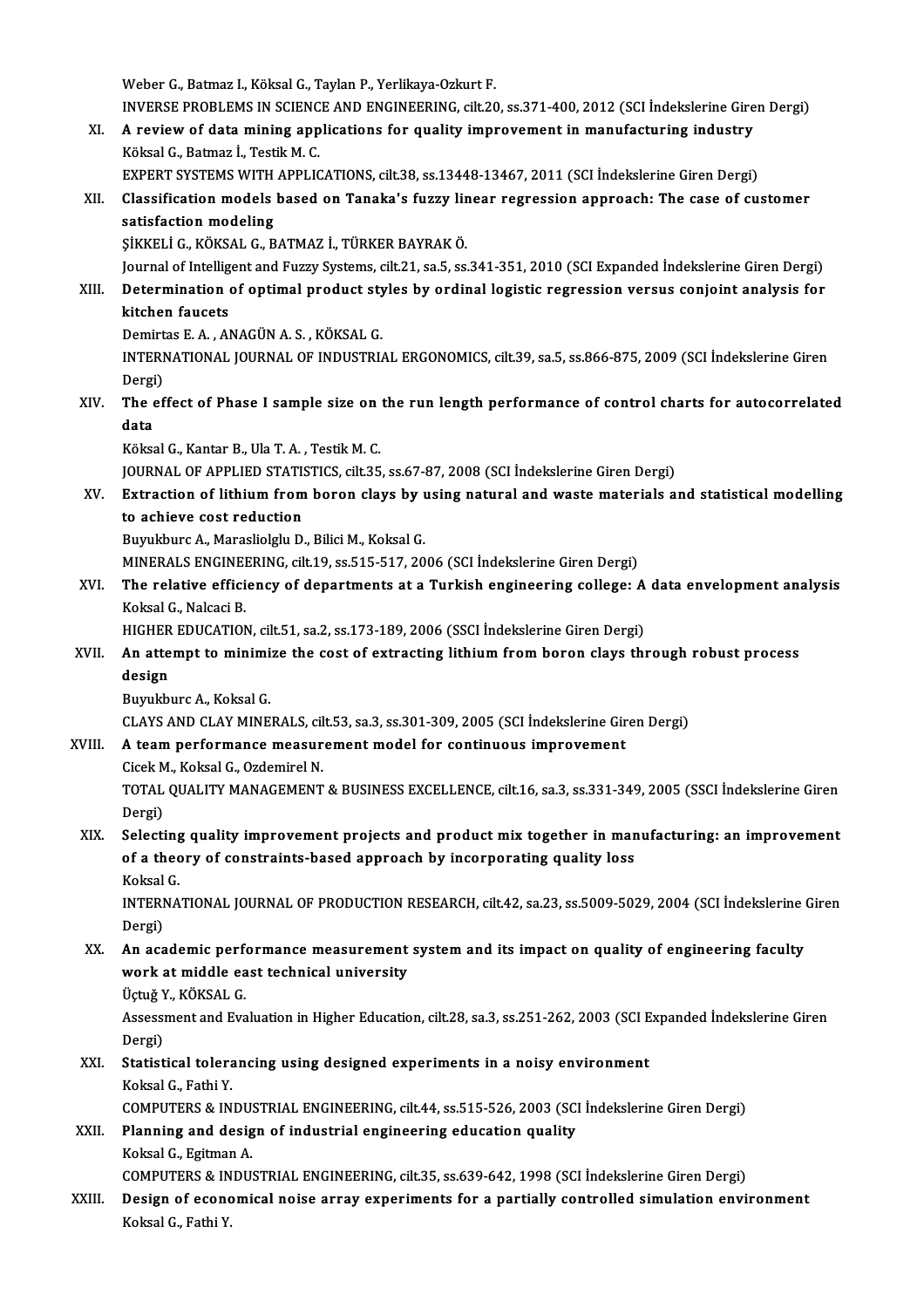COMPUTERS & INDUSTRIAL ENGINEERING, cilt.35, ss.555-558, 1998 (SCI İndekslerine Giren Dergi)<br>A sasa atudu in off line quality sentralı sharastarization and entimization of hatab dygin

COMPUTERS & INDUSTRIAL ENGINEERING, cilt.35, ss.555-558, 1998 (SCI İndekslerine Giren Dergi)<br>XXIV. A case study in off-line quality control: characterization and optimization of batch dyeing process COMPUT<br>A case<br>design<br>Kokaal ( A case study in off-line quality control: cl<br>design<br>Koksal G., Smith W., Fathi Y., Lu J., McGregor R.<br>INTERNATIONAL JOURNAL OF TECHNOLOCY N

Koksal G., Smith W., Fathi Y., Lu J., McGregor R.

design<br>Koksal G., Smith W., Fathi Y., Lu J., McGregor R.<br>INTERNATIONAL JOURNAL OF TECHNOLOGY MANAGEMENT, cilt.16, ss.358-382, 1998 (SCI İndekslerine Giren<br>Dergi) INTERNATIONAL JOURNAL OF TECHNOLOGY MANAGEMENT, cilt.16, ss.358-382, 1998 (SC<br>Dergi)<br>XXV. Computer-aided planning and design of manufacturing simulation experiments<br>Ordemirel N. Vurttes G. Kelsel G.

- Dergi)<br>**Computer-aided planning and<br>Ozdemirel N., Yurttas G., Koksal G.<br>SIMULATION, cilt 67, sp.3, sp.171-1** Computer-aided planning and design of manufacturing simulation<br>Ozdemirel N., Yurttas G., Koksal G.<br>SIMULATION, cilt.67, sa.3, ss.171-191, 1996 (SCI İndekslerine Giren Dergi)<br>A system analysis of taytile anarations Ozdemirel N., Yurttas G., Koksal G.<br>SIMULATION, cilt.67, sa.3, ss.171-191, 1996 (XXVI. A system analysis of textile operations  $V_{\text{O}}$
- SIMULATION, cilt.67, sa.3, ss.<br>A system analysis of text:<br>Koksal G., Smith W., Smith C.<br>Textile Chemist and Colerist Koksal G., Smith W., Smith C.<br>Textile Chemist and Colorist, cilt.24, sa.10, 1992 (SCI İndekslerine Giren Dergi)

## Diğer Dergilerde Yayınlanan Makaleler

- iğer Dergilerde Yayınlanan Makaleler<br>I. Dijital dönüşüm mühendisliği nasıl dönüştürüyor?<br>RÖVSAL C r Dergre<br>Dijital dör<br>KÖKSAL G.<br>Utisat ve T KÖKSAL G.<br>İktisat ve Toplum Dergisi, cilt.11, sa.126, ss.59-61, 2021 (Diğer Kurumların Hakemli Dergileri) KÖKSAL G.<br>İktisat ve Toplum Dergisi, cilt.11, sa.126, ss.59-61, 2021 (Diğer Kurumların Hakemli Dergileri)<br>II. Representing preferences by choquet integral: Guidelines to specify the capacity type<br>Delgun L.E., Burnak N. Kök
- Iktisat ve Toplum Dergisi, cilt.11, s<br>Representing preferences by (<br>Dolgun L. E. , Burnak N., Köksal G.<br>Docision Scionce Letters, cilt 9, ss.? Representing preferences by choquet integral: Guidelines to specify the capa<br>Dolgun L. E. , Burnak N., Köksal G.<br>Decision Science Letters, cilt.9, ss.387-408, 2020 (Diğer Kurumların Hakemli Dergileri)<br>Sağlık Higmet Kalites
- Dolgun L. E. , Burnak N., Köksal G.<br>Decision Science Letters, cilt.9, ss.387-408, 2020 (Diğer Kurumların Hakemli Dergileri)<br>III. Sağlık Hizmet Kalitesinin Servqual Temelli Kalite Evi ile Değerlendirilmesinde Yeni Bir Y Decision Science Letters, cilt<br>Sağlık Hizmet Kalitesinin<br>Aktar Demirtaş E., Köksal G.<br>Verimlilik Dergisi, silt 2, ss 21 Sağlık Hizmet Kalitesinin Servqual Temelli Kalite Evi ile Değerlendiri<br>Aktar Demirtaş E., Köksal G.<br>Verimlilik Dergisi, cilt.2, ss.29-52, 2018 (Diğer Kurumların Hakemli Dergileri)<br>Ev klimalarında müstari mamnuniyat ve mark

Aktar Demirtaş E., Köksal G.<br>Verimlilik Dergisi, cilt.2, ss.29-52, 2018 (Diğer Kurumların Hakemli Dergileri)<br>IV. Ev klimalarında müşteri memnuniyet ve marka sadakatini etkileyen faktörler<br>Altaban A. Köksal G. Verimlilik Dergisi, cil<br><mark>Ev klimalarında m</mark><br>Altaban A., Köksal G.<br>Tesisat sa 228, sa 56 Ev klimalarında müşteri memnuniyet ve marka sadakatini etk<br>Altaban A., Köksal G.<br>Tesisat, sa.238, ss.56-58, 2015 (Diğer Kurumların Hakemli Dergileri)<br>Büzgâr Cüçü Üretimi için Tahmin ve Taklif Sistemi Tasarımı Altaban A., Köksal G.<br>Tesisat, sa.238, ss.56-58, 2015 (Diğer Kurumların Hakemli Dergileri)<br>V. Rüzgâr Gücü Üretimi için Tahmin ve Teklif Sistemi Tasarımı

- Tesisat, sa.238, ss.56-58, 2015 (Diğer Kurumların Hakemli Dergileri)<br>**Rüzgâr Gücü Üretimi için Tahmin ve Teklif Sistemi Tasarımı**<br>Aksoy S. A. , Eryiğit E., Hashimova N., İşbilir M., Avşar Z. M. , Köksal G., Terciyanlı E.<br>E Aksoy S. A. , Eryiğit E., Hashimova N., İşbilir M., Avşar Z. M. , Köksal G., Terciyanlı E.<br>Endüstri Mühendisliği Dergisi, cilt.24, sa.3, ss.4-15, 2013 (Diğer Kurumların Hakeml<br>VI. Türkiye İklim Bölgelerinin Hiyerarşik Küme
- Endüstri Mühendisliği Dergisi, cilt.24, sa.3, ss.4-15, 2013 (Diğer Kurumların Hakemli Dergileri)<br>Türkiye İklim Bölgelerinin Hiyerarşik Kümeleme Yöntemi ile Belirlenmesi KartalE., İyigünC.,FahmiM.F. ,YozgatlıgilC.,PurutçuoğluGaziV.,Batmaz İ.,KöksalG.,TurkesM. Türkiye İklim Bölgelerinin Hiyerarşik Kümeleme Yöntemi ile Belirlenmesi<br>Kartal E., İyigün C., Fahmi M. F. , Yozgatlıgil C., Purutçuoğlu Gazi V., Batmaz İ., Köksal G., Turkes<br>İSTATİSTİK ARAŞTIRMA DERGİSİ, cilt.8, ss.13-25,
- VII. Baz İstasyonu Yatırım Planlaması İSTATİSTİK ARAŞTIRMA DERGİSİ, cilt8, ss.13-25, 2011 (Diğer Kurumların Hakemli De<br>**Baz İstasyonu Yatırım Planlaması**<br>Kaya O., Kendirci S., Kılcıoğlu Ç., Okay B., Özüretmen C., İyigün C., Kayalıgil S., Köksal G.<br>Endüstri Müh Baz İstasyonu Yatırım Planlaması<br>Kaya O., Kendirci S., Kılcıoğlu Ç., Okay B., Özüretmen C., İyigün C., Kayalıgil S., Köksal G.<br>Endüstri Mühendisliği, cilt.21, sa.3, ss.2-24, 2010 (Diğer Kurumların Hakemli Dergileri)<br>İmalat Kaya O., Kendirci S., Kılcıoğlu Ç., Okay B., Özüretmen C., İyigün C., Kayalıgil S., Köksal G.<br>Endüstri Mühendisliği, cilt.21, sa.3, ss.2-24, 2010 (Diğer Kurumların Hakemli Dergileri)<br>VIII. İmalat sektöründe kalite iyileşti
- Endüstri Mühendisliği, cilt.21, sa.3, ss.2-24, 2010 (Diğer Kurumların Hakemli Dergileri)<br>İmalat sektöründe kalite iyileştirmede veri madenciliği tekniklerinin kullanımı<br>Köksal G., Batmaz İ., Testik M. C. , Güntürkün F. İmalat sektöründe kalite iyileştirmede veri madenciliği tekniklerinin kullanır<br>Köksal G., Batmaz İ., Testik M. C. , Güntürkün F.<br>Verimlilik Dergisi, cilt.2010, sa.2, ss.47-65, 2010 (Diğer Kurumların Hakemli Dergileri)<br>Haşğ
- IX. Uçağın Taban Kirişine Robust Tasarım Uygulaması<br>Celik A., Güneş T., Kayhan M., Tanbaşı U., Köksal G., Özdemirel N. E. Verimlilik Dergisi, cilt.2010, sa.2, ss.47-65, 2010 (Diğer Kurumlarır<br>Uçağın Taban Kirişine Robust Tasarım Uygulaması<br>Çelik A., Güneş T., Kayhan M., Tanbaşı U., Köksal G., Özdemirel N. E.<br>Endüstri Mühandisliği, silt 12, ss Endüstri Mühendisliği, cilt.12, sa.3, ss.18-31, 2001 (Diğer Kurumların Hakemli Dergileri)

## Kitap & Kitap Bölümleri

itap & Kitap Bölümleri<br>I. Vision and Strategic Planning of University Governance: The Case of Middle East Technical<br>University Perside<br>Vision and<br>University<br>VÖVSAL C Vision and Strategi<br>University<br>KÖKSAL G., İlkuçan A.<br>University Covernana University<br>KÖKSAL G., İlkuçan A.<br>University Governance and Academic Leadership in the EU and China, C. Zhu, M. Zayim Kutay, Editör, IGI Global,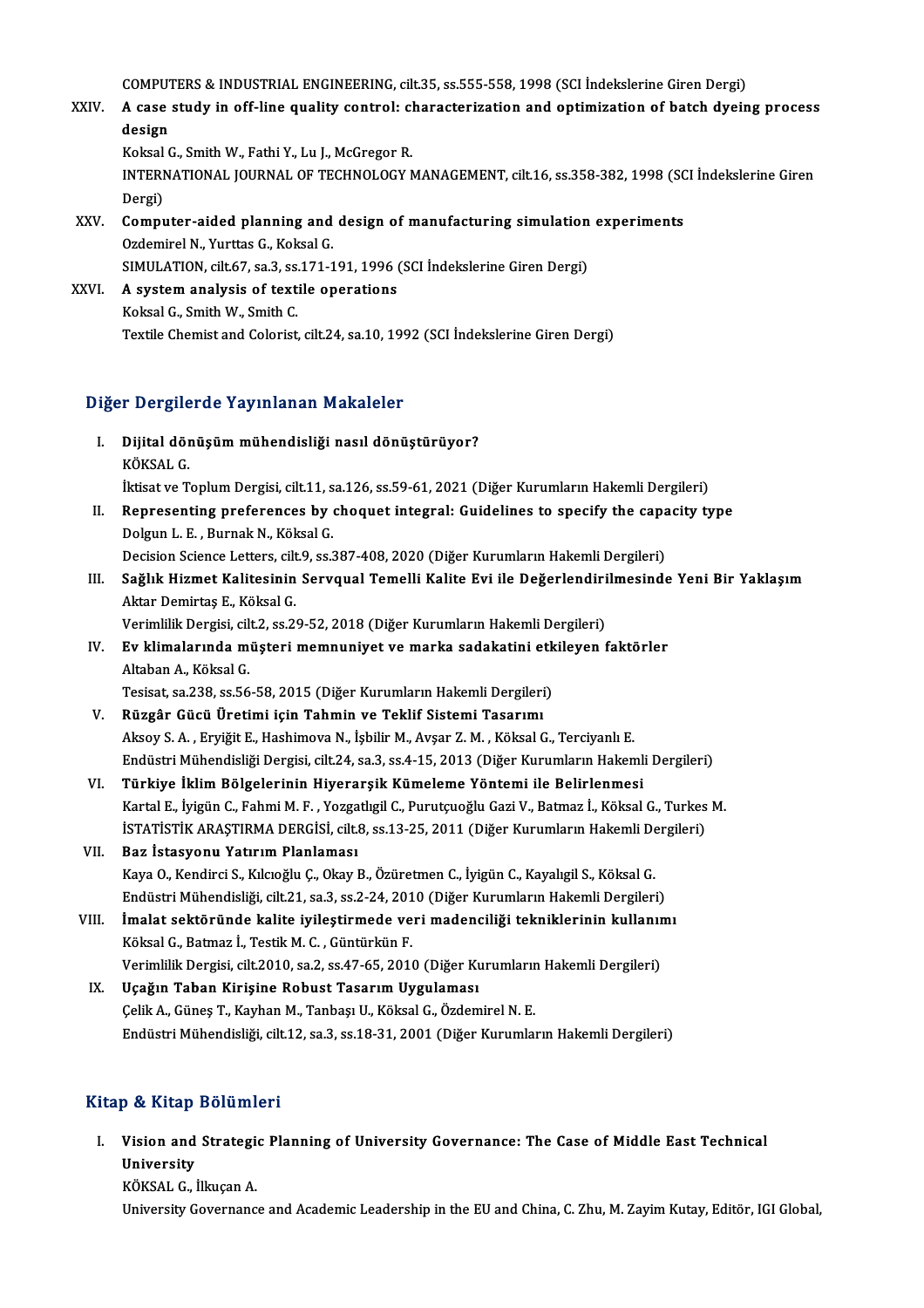Pennsylvania, ss.164-182,2019

# rennsyıvanıa, ss.164-182, 2019<br>Hakemli Kongre / Sempozyum Bildiri Kitaplarında Yer Alan Yayınlar

- akemli Kongre / Sempozyum Bildiri Kitaplarında Yer Al<br>I. Multivariate quality loss function cost parameter estimation<br>Köksel C. Friskin L. Delsun L. E I. Multivariate quality loss function cost parameter estimation Multivariate quality loss function cost parameter estimation<br>Köksal G., Erişkin L., Dolgun L. E.<br>The 22nd Conference of the International Federation of Operational Research Societies, Seoul, Güney Kore, 23 - 27<br>Ağustes 202 Köksal G., Erişkin L., Dolgun L. E.<br>The 22nd Conference of the Inte<br>Ağustos 2021, ss.29-30 The 22nd Conference of the International Federation of Operational Research Societ<br>Ağustos 2021, ss.29-30<br>II. Kategorik yanıta sahip tasarım parametresi eniyilemesi için yeni bir metot<br>Erdoğan B. Köksel G. Dokun J. E
- II. Kategorik yanıta sahip tasarım parametresi eniyilemesi için yeni bir metot<br>Erdoğan P., Köksal G., Dolgun L. E. Kategorik yanıta sahip tasarım parametresi eniyilemesi için yeni bir metot<br>Erdoğan P., Köksal G., Dolgun L. E.<br>40. Yöneylem Araştırması ve Endüstri Mühendisliği Kongresi, İstanbul, Türkiye, 4 - 07 Temmuz 2021, ss.75<br>An Ann
- Erdoğan P., Köksal G., Dolgun L. E.<br>10. Yöneylem Araştırması ve Endüstri Mühendisliği Kongresi, İstanbul, Türkiye, 4 07 Temmuz 2<br>11. An Approach for Monitoring of Long-Run Product Development Projects for Quality<br>20. Rel 40. Yöneylem Araştırm<br>**An Approach for Mo**<br>Dolgun L. E. , Köksal G.<br><sup>4th Intornational Confo</sup> An Approach for Monitoring of Long-Run Product Development Projects for Quality<br>Dolgun L. E. , Köksal G.<br>4th International Conference of Quality Engineering and Management, Braga, Portekiz, 21 - 22 Eylül 2020<br>Internative T

Dolgun L. E. , Köksal G.<br>4th International Conference of Quality Engineering and Management, Braga, Portekiz, 21 - 22 Eylül 2020<br>IV. Interactive Two Response Design Parameter Optimization Considering Prediction Errors 4th International Confer<br>Interactive Two Resp<br>Specification Region<br>Öretes Cürbür M. Költa Interactive Two Response Design Pa<br>Specification Region<br>Özateş Gürbüz M., Köksal G., Köksalan M.<br>INFORMS Annual Meeting Weebington A Specification Region<br>Özateş Gürbüz M., Köksal G., Köksalan M.<br>INFORMS Annual Meeting, Washington, Amerika Birleşik Devletleri, 20 - 23 Ekim 2019, ss.113

Özateş Gürbüz M., Köksal G., Köksalan M.<br>INFORMS Annual Meeting, Washington, Amerika Birleşik Devletleri, 20 - 23 Ekim 2019, ss.113<br>V. Gürbüz Ürün Tasarımında Model Parametre Belirsizliği Altında Bir Aday Çözümün Değer INFORMS Annual Meeting, Washington, A<br>Gürbüz Ürün Tasarımında Model Paı<br>Özateş Gürbüz M., Köksal G., Köksalan M.<br>20 Vänevlem Arastırması ve Endüstri Mi Gürbüz Ürün Tasarımında Model Parametre Belirsizliği Altında Bir Aday Çözümün Değerlendirilmesi<br>Özateş Gürbüz M., Köksal G., Köksalan M.<br>39. Yöneylem Araştırması ve Endüstri Mühendisliği Ulusal Kongresi, Ankara, Türkiye, 1

Özateş Gürbüz M., Köksal G., Köksalan M.<br>39. Yöneylem Araştırması ve Endüstri Mühendisliği Ulusal Kongresi, Ankara, Türkiye, 12 - 14 Haziran 2019, ss.69-<br>70 39. Yöneylem Araştırması ve Endüstri Mühendisliği Ulusal Kongresi, Ankara, Türkiye, 12 - 14 Haziran 2019, ss.69-<br>70<br>VI. Üniversitelerde Stratejik Yönetim. Planlama, Konuşlandırma ve Değerlendirme Süreçlerinde Hoshin<br>Ka

- 70<br>Ünive<br>Kanri<br>Köksel Üniversitelerde St<br>Kanri<br>Köksal G., İlkuçan A.<br>2018 International ( Kanri<br>Köksal G., İlkuçan A.<br>2018 International Conference on Quality in Higher Education, İstanbul, Türkiye, 5 - 07 Aralık 2018, ss.331<br>Predust Line Planning Under Unserteinty
	-

Köksal G., İlkuçan A.<br>2018 International Conference on Quality in Hi<sub>l</sub><br>VII. Product Line Planning Under Uncertainty<br>Karakaya Ş., Köksal G. 2018 International Co<br>Product Line Planni<br>Karakaya Ş., Köksal G.<br>2018 INFOPMS Annus

Product Line Planning Under Uncertainty<br>Karakaya Ş., Köksal G.<br>2018 INFORMS Annual Meeting, Arizona, Amerika Birleşik Devletleri, 4 - 07 Kasım 2018, ss.408<br>Behustness and Prodistion Enner in Multi Besnense Baramatar Desian

Karakaya Ş., Köksal G.<br>2018 INFORMS Annual Meeting, Arizona, Amerika Birleşik Devletleri, 4 - 07 Kasım 2018, ss.408<br>VIII. Robustness and Prediction Error in Multi Response Parameter Design Optimization 2018 INFORMS Annual Meeting, Arizona, An<br>Robustness and Prediction Error in Mu<br>Özateş Gürbüz M., Köksal G., Köksalan M. M.<br>2018 INFORMS Annual Meeting Arizona, An VIII. Robustness and Prediction Error in Multi Response Parameter Design Optimization<br>Özateş Gürbüz M., Köksal G., Köksalan M. M.<br>2018 INFORMS Annual Meeting, Arizona, Amerika Birleşik Devletleri, 4 - 07 Kasım 2018, ss.241

## Özateş Gürbüz M., Köksal G., Köksalan M. M.<br>2018 INFORMS Annual Meeting, Arizona, Amerika Birleşik Devletleri, 4 - 07 Kasım 2018, ss.241<br>IX. Parameter Design Optimization of Products with an Ordinal Categorical Respons 2018 INF<br>Paramet<br>Forests Parameter Design Opti<br>Forests<br>Köksal G., Gülbudak Dil S.<br>2019 INFOPMS Annual M Forests<br>Köksal G., Gülbudak Dil S.<br>2018 INFORMS Annual Meeting, Arizona, Amerika Birleşik Devletleri, 4 - 07 Kasım 2018, ss.370<br>A. Plain Vegurt Case Studyy Extending House of Quality for Sonsory Customer Boguir

Köksal G., Gülbudak Dil S.<br>2018 INFORMS Annual Meeting, Arizona, Amerika Birleşik Devletleri, 4 - 07 Kasım 2018, ss.370<br>X. A Plain Yogurt Case Study: Extending House of Quality for Sensory Customer Requirements<br>Dolgun 2018 INFORMS Annual<br>**A Plain Yogurt Case**<br>Dolgun L. E. , Köksal G.<br>The 24th International A Plain Yogurt Case Study: Extending House of Quality for Sensory Customer Requirements<br>Dolgun L. E. , Köksal G.<br>The 24th International Symposium on Quality Function Deployment, Kowloon, Hong Kong, 6 - 07 Eylül 2018,<br>88.18

Dolgun L. E. , Köksal G.<br>The 24th International Sy:<br>sa.1889477281, ss.21-33<br>Interective multi respe The 24th International Symposium on Quality Function Deployment, Kowloon, Hong Kong, 6 - 07 Eylül 2018,<br>sa.1889477281, ss.21-33<br>XI. Interactive multi response surface optimization under uncertainty for robust parameter des

sa.1889477281, ss.21-33<br>Interactive multi response surface opt<br>Özateş Gürbüz M., Köksal G., Köksalan M. M.<br>20th Euronean Conference en Operational I Interactive multi response surface optimization under uncertainty for robust parameter<br>Özateş Gürbüz M., Köksal G., Köksalan M. M.<br>29th European Conference on Operational Research, Valencia, İspanya, 8 - 11 Temmuz 2018, ss

Özateş Gürbüz M., Köksal G., Köksalan M. M.<br>29th European Conference on Operational Research, Valencia, İspanya, 8 - 11 Temmuz 2018, ss.294<br>XII. Kalite Fonksiyon Göçerimi ve Yenilikçi Ürün Geliştirme Yöntemleri ile Yen 29th European Conference on Oper<br>Kalite Fonksiyon Göçerimi ve Y<br>Gereksinimlerinin Belirlenmesi<br>Gisek B.C., Aksës Binsël A., Këksel Kalite Fonksiyon Göçerimi ve Yen<br>Gereksinimlerinin Belirlenmesi<br>Çiçek B. C. , Akgöz Bingöl A., Köksal G.<br>9. Seyunme Telmelejileri Kongresi - S Gereksinimlerinin Belirlenmesi<br>Çiçek B. C. , Akgöz Bingöl A., Köksal G.<br>9. Savunma Teknolojileri Kongresi - SAVTEK 2018, Ankara, Türkiye, 27 - 29 Haziran 2018, ss.1129-1138

Çiçek B. C. , Akgöz Bingöl A., Köksal G.<br>9. Savunma Teknolojileri Kongresi - SAVTEK 2018, Ankara, Türkiye, 27 - 29 Haziran 2018, ss.1129-1138<br>XIII. Regresyon Model Parametrelerinin Belirsizliği Altında Tasarım Optimiza 9. Savunma<br>Regresyol<br>Yaklaşım Regresyon Model Parametrelerinin Be<br>Yaklaşım<br>Özateş Gürbüz M., Köksal G., Köksalan M. M.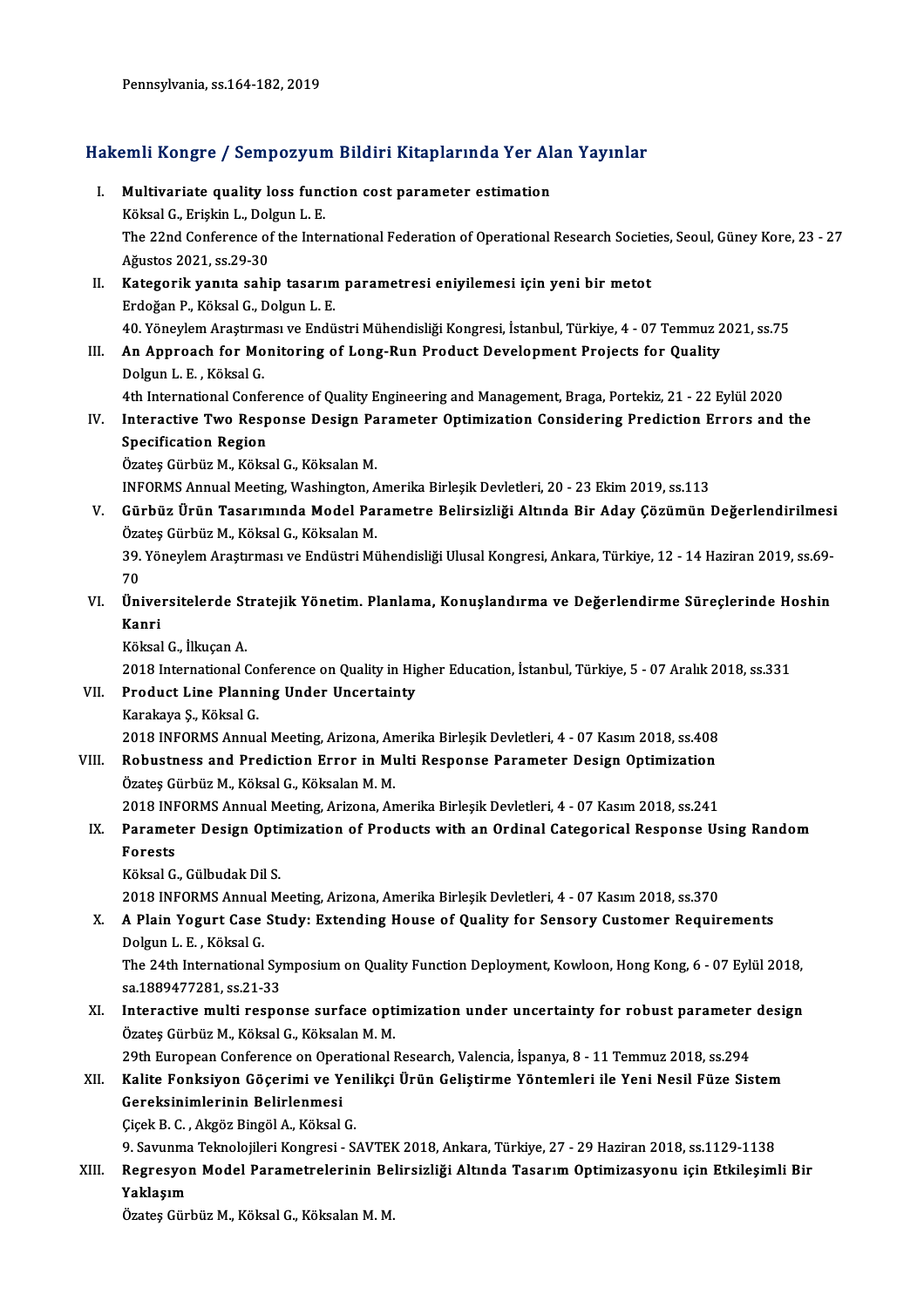38. Ulusal Yöneylem Araştırması ve Endüstri Mühendisliği Kongresi, Eskişehir, Türkiye, 26 - 29 Haziran 2018, ss.68<br>Vision and Strategis Planning of University Governanee

|             | 38. Ulusal Yöneylem Araştırması ve Endüstri Mühendisliği Kongresi, Eskişehir, Türkiye, 26 - 29 Haziran 2018, ss.68                              |
|-------------|-------------------------------------------------------------------------------------------------------------------------------------------------|
| XIV.        | Vision and Strategic Planning of University Governance                                                                                          |
|             | KÖKSAL G                                                                                                                                        |
|             | LEAD EU-China ACADEMIC LEADERSHIP FORUM WORKSHOP, Shanghai, Çin, 13 - 14 Kasım 2017                                                             |
| XV.         | An Interactive Approach for Product and Process Design Parameter Optimization under Model                                                       |
|             | Uncertainty<br>ÖZATEŞ M., KÖKSAL G., KÖKSALAN M. M.                                                                                             |
|             | INFORMS Annual Meeting 2017, 22 - 25 Ekim 2017                                                                                                  |
| XVI.        | Utilization of Statistical Approaches for Comparing Association Rule Mining Algorithms                                                          |
|             | Azadiamin S., KÖKSAL G.                                                                                                                         |
|             | INFORMS Annual Meeting 2017, 22 - 25 Ekim 2017                                                                                                  |
| XVII.       | SWOT analysis of HE institutions in the global new contexts                                                                                     |
|             | KÖKSAL G                                                                                                                                        |
|             | LEAD EU-China ACADEMIC LEADERSHIP WORKSHOP, Wuhan, Çin, 10 Kasım - 11 Ekim 2017                                                                 |
| XVIII.      | An Interactive Approach for Product and Process Design Parameter Optimization under Model                                                       |
|             | Uncertainty                                                                                                                                     |
|             | ÖZATEŞ M., KÖKSAL G., KÖKSALAN M. M.                                                                                                            |
|             | 24th International Conference on MCDM, 10 - 14 Temmuz 2017                                                                                      |
| XIX.        | Ürün ve Süreç Tasarım Parametre Optimizasyonu için Model Belirsizliği altında Etkileşimli bir                                                   |
|             | Yaklaşım                                                                                                                                        |
|             | ÖZATEŞ M., KÖKSAL G., KÖKSALAN M. M.                                                                                                            |
|             | 37. Yöneylem Araştırması ve Endüstri Mühendisliği Kongresi, Türkiye, 5 - 07 Temmuz 2017                                                         |
| XX.         | A Comparison Method For Association Rule Mining Algorithms                                                                                      |
|             | AZADIAMIN S., KÖKSAL G.                                                                                                                         |
|             | INFORMS Annual Meeting 2016, 15 Kasım 2016                                                                                                      |
| XXI.        | Product Planning With Sensory Customer Requirements A Plain Yogurt Case                                                                         |
|             | DOLGUN L. E., KÖKSAL G.                                                                                                                         |
|             | INFORMS Annual Meeting 2016, 15 Kasım 2016                                                                                                      |
| XXII.       | An Interactive Approach To Design Parameter Optimization Considering Response Surface                                                           |
|             | Prediction Errors                                                                                                                               |
|             | ÖZATEŞ M., KÖKSAL G., KÖKSALAN M. M.                                                                                                            |
| XXIII.      | INFORMS Annual Meeting 2016, 15 Kasım 2016<br>İki Yanıtlı Problemler için Model Parametre Belirsizliği Altında Etkileşimli Robust Ürün Tasarımı |
|             | ÖZATEŞ M., KÖKSAL G., KÖKSALAN M. M.                                                                                                            |
|             | 36. Yöneylem Araştırması ve Endüstri Mühendisliği Ulusal Kongresi, Türkiye, 13 - 15 Temmuz 2016                                                 |
| XXIV.       | A guideline for choosing parameters of multivariate loss functions                                                                              |
|             | KÖKSAL G., Özkan G.                                                                                                                             |
|             | 28th European Conference on Operational Research, 3 - 06 Temmuz 2016                                                                            |
| XXV.        | Response Surface Modeling Approaches for Multi response Design Parameter Optimization Problems                                                  |
|             | GÖGAYAZ G., KÖKSAL G.                                                                                                                           |
|             | Informs Annual Meeting, 1 - 04 Kasım 2015                                                                                                       |
| <b>XXVI</b> | Interactive Mean variance covariance Optimization for Two Responses                                                                             |
|             | ÖZATEŞ M., KÖKSAL G., KÖKSALAN M. M.                                                                                                            |
|             | Informs Annual Meeting, 1 - 04 Kasım 2015                                                                                                       |
| XXVII.      | A control chart recommendation system                                                                                                           |
|             | TUNÇ S., KÖKSAL G.                                                                                                                              |
|             | Informs Annual Meeting, 1 - 03 Kasım 2015                                                                                                       |
| XXVIII.     | Estimating Non additive Value Functions With Active Learning In The Ordinal Classification Setting                                              |
|             | Erişkin L., Köksal G.                                                                                                                           |
|             | Informs Annual Meeting, Pennsylvania, Amerika Birleşik Devletleri, 1 - 04 Kasım 2015                                                            |
| <b>VVIV</b> | Unin ya Cinaa Tacanum Danamatra Ontimizaayanu                                                                                                   |

XXIX. Urün ve Süreç Tasarım Parametre Optimizasyonu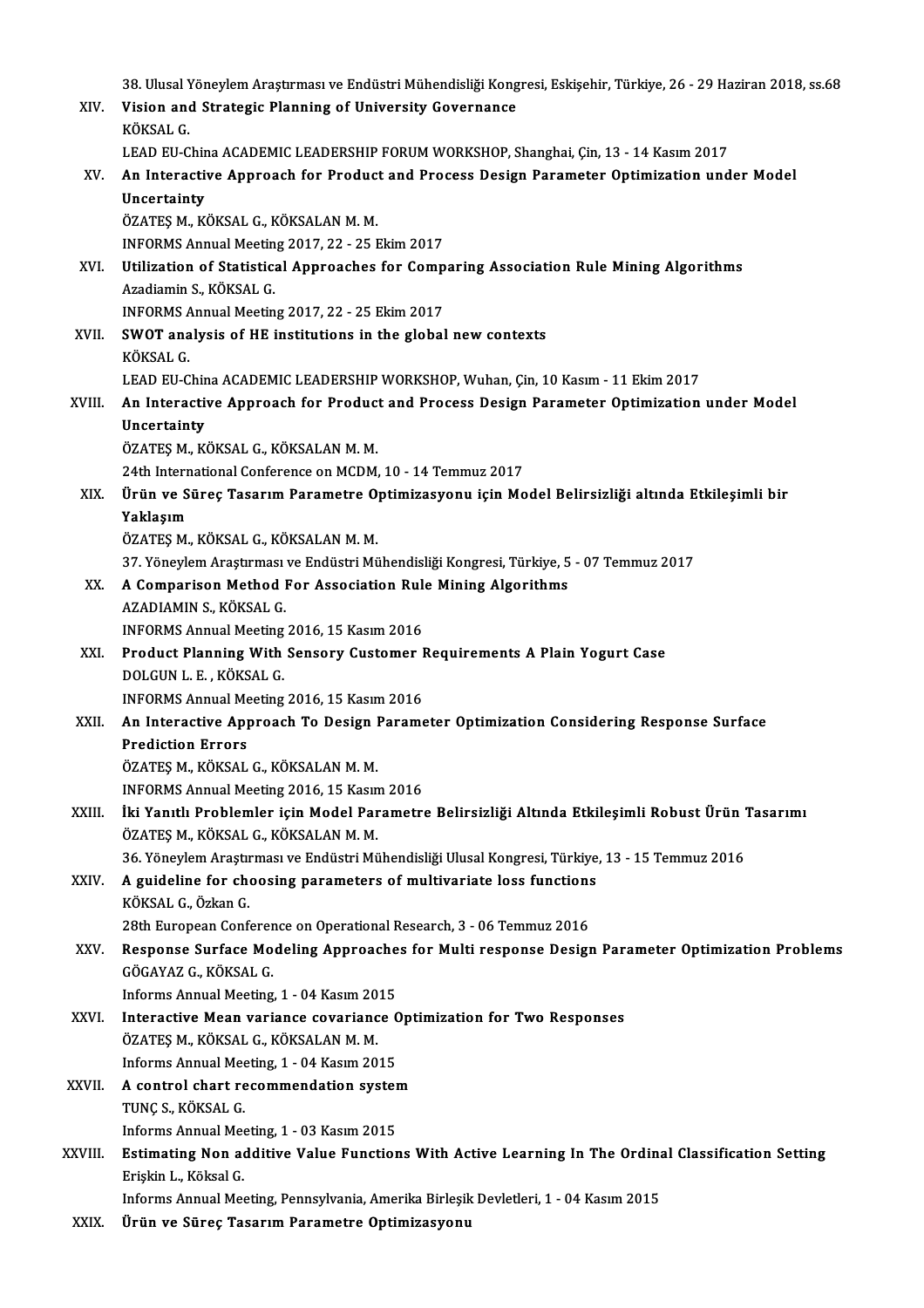KÖKSALG.

35.<br>35. Yöneylem Araştırması ve Endüstri Mühendisliği Ulusal Kongresi, Türkiye, 9 - 11 Eylül 2015<br>An Interactive Annreach fer Twe Besnense Brodust and Presses Design Beremeter

XXX. An Interactive Approach for Two Response Product and Process Design Parameter Optimization<br>ÖZATES M. KÖKSAL G. KÖKSALAN M. M. 35. Yöneylem Araştırması ve Endüstri Mü<br>An Interactive Approach for Two Re<br>ÖZATEŞ M., KÖKSAL G., KÖKSALAN M. M.<br>MCDM 2015: 22rd International Confere An Interactive Approach for Two Response Product and Process Design Parameter Optimiz<br>ÖZATEŞ M., KÖKSAL G., KÖKSALAN M. M.<br>MCDM 2015: 23rd International Conference on Multiple Criteria Decision Making, 3 - 07 Ağustos 2015<br>

## ÖZATEŞ M., KÖKSAL G., KÖKSALAN M. M.<br>MCDM 2015: 23rd International Conference on Multiple Crite<br>XXXI. Desirability Functions in Multiresponse Optimization<br>ÖZTÜPK P. Wober G. KÖKSAL G MCDM 2015: 23rd International<br>Desirability Functions in Mult<br>ÖZTÜRK B., Weber G., KÖKSAL G.<br>20th Euro Mini Conference on Or ÖZTÜRK B., Weber G., KÖKSAL G.

Desirability Functions in Multiresponse Optimization<br>ÖZTÜRK B., Weber G., KÖKSAL G.<br>30th Euro Mini-Conference on Optimization in the Natural Sciences (EmC-ONS), Aveiro, Portekiz, 5 - 09 Şubat<br>2014, cilt,499, ss,129-146 30th Euro Mini-Conference on Optimization in the Natural Sciences (EmC-ONS), Aveiro, Portekiz, 5<br>2014, cilt.499, ss.129-146<br>XXXII. A preference based multi response decision tree approach for quality improvement in<br>manufac

# 2014, cilt.499, ss.<br>A preference b<br>manufacturing A preference based multi resp<br>manufacturing<br>Dolgun L. E. , Ipekçi A. I. , Köksal G.<br>JADIS Euronean Conference en De

manufacturing<br>Dolgun L. E. , Ipekçi A. I. , Köksal G.<br>IADIS European Conference on Data Mining 2011, Part of the IADIS Multi Conference on Computer Science and Dolgun L. E. , Ipekçi A. I. , Köksal G.<br>IADIS European Conference on Data Mining 2011, Part of the IADIS Multi Conference on C<br>Information Systems 2011, MCCSIS 2011, Rome, İtalya, 24 - 26 Temmuz 2011, ss.211-213<br>1950, 2006

## XXXIII. 1950 2006 Yılları Arasrndaki Türkiye Yağış Verilerinin Tanımlayıcı Veri Madenciliği Yöntemleri ile<br>Analizi Informa<br>1950 2<br>Analizi<br>^SAR Ö 1950 2006 Yılları Arasrndaki Türkiye Yağış Verilerinin Tanımlayıcı Veri Madenciliği Yöntemleri ile<br>Analizi<br>ASAR Ö., KARTAL E., ASLAN S., ÖZTÜRK M. Z. , YOZGATLIGİL C., ÇINAR İ., BATMAZ İ., KÖKSAL G., TATLI H., TURKES<br>M

An<br>AS<br>M. ASAR Ö., KARTAL E., ASLAN S., ÖZTÜRK M. Z. , YOZGATLIGİL C., ÇINAR İ.,<br>M.<br>7. İstatistik Günleri Sempozyumu, 28 Nisan - 01 Mayıs 2011, ss.194-195<br>Türkiye İklim Bölgelerinin Hiyerensik Kümeleme Yöntemi ile Bel

M.<br>7. İstatistik Günleri Sempozyumu, 28 Nisan - 01 Mayıs 2011, ss.194-195<br>XXXIV. Türkiye İklim Bölgelerinin Hiyerarşik Kümeleme Yöntemi ile Belirlenmesi<br>KARTAL KOCE, FAHMİ E, İVİÇÜN C, TÜRKES M, YOZCATLIÇİL C, PURUTCUQ 7. İstatistik Günleri Sempozyumu, 28 Nisan - 01 Mayıs 2011, ss.194-195<br>Türkiye İklim Bölgelerinin Hiyerarşik Kümeleme Yöntemi ile Belirlenmesi<br>KARTAL KOÇ E., FAHMİ F., İYİGÜN C., TÜRKEŞ M., YOZGATLIGİL C., PURUTÇUOĞLU GAZİ Türkiye İklim Bölgelerinin Hiyerarşik Kümeleme Yöntemi ile Belirlen<br>KARTAL KOÇ E., FAHMİ F., İYİGÜN C., TÜRKEŞ M., YOZGATLIGİL C., PURUTÇUO<br>7. iSTATİSTİK GÜNLERİ SEMPOZYUMU, Türkiye, 28 Haziran 2010, ss.137-138<br>OPTIMIZATIO KARTAL KOÇ E., FAHMİ F., İYİGÜN C., TÜRKEŞ M., YOZGATLIGİL C., PURUTÇUOĞLU GAZİ V., BAT<br>7. ISTATİSTİK GÜNLERİ SEMPOZYUMU, Türkiye, 28 Haziran 2010, ss.137-138<br>XXXV. OPTIMIZATION OF DESIRABILITY FUNCTIONS AS A DNLP MODE

# 7. ISTATISTIK GÜNLERİ SEMPOZYUM<br>OPTIMIZATION OF DESIRABILIT<br>ÖZTÜRK B., KÖKSAL G., Weber G. W.<br><sup>2rd Clobal Conference on Bouer Co.</sub></sup>

OPTIMIZATION OF DESIRABILITY FUNCTIONS AS A DNLP MODEL BY GAMS/BARON<br>ÖZTÜRK B., KÖKSAL G., Weber G. W.<br>3rd Global Conference on Power Control and Optimization, Gold-Coast, Avustralya, 2 - 04 Şubat 2010, cilt.1239,<br>98.305.3 ÖZTÜRK B., KÖKSAL G., Weber G. W.<br>3rd Global Conference on Power Control and Optimization, Gold-Coast, Avustralya, 2 -<br>ss.305-310<br>EVALUATING THE CMARS PERFORMANCE FOR MODELING NONLINEARITIES 3rd Global Conference on Power Control and Optimization, Gold-Coast, Avustralya, 2 - 04 Şubat 2010, cilt.1239,<br>ss.305-310<br>XXXVI. EVALUATING THE CMARS PERFORMANCE FOR MODELING NONLINEARITIES

BATMAZ İ., Yerlikaya-Ozkurt F., Kartal-Koc E., Koksal G., Weber G.

EVALUATING THE CMARS PERFORMANCE FOR MODELING NONLINEARITIES<br>BATMAZ İ., Yerlikaya-Ozkurt F., Kartal-Koc E., Koksal G., Weber G.<br>3rd Global Conference on Power Control and Optimization, Gold-Coast, Avustralya, 2 - 04 Şubat BATMAZ İ.,<br>3rd Global (<br>ss.351-357<br>Defect Cau 3rd Global Conference on Power Control and Optimization, Gold-Coast, Avus<br>ss.351-357<br>XXXVII. Defect Cause Modeling with Decision Tree and Regression Analysis<br>BAKID B S. BATMAZ L Cunturlap E A. Jucksi T.A. KÖKSAL C ÖZDEMİDE

ss.351-357<br>Defect Cause Modeling with Decision Tree and Regression Analysis<br>BAKIR B. S. , BATMAZ İ., Gunturkun F. A. , Ipekci T. A. , KÖKSAL G., ÖZDEMİREL N. E.<br>Conference of the World Acedemy of Science Engineering and Te Defect Cause Modeling with Decision Tree and Regression Analysis<br>BAKIR B. S. , BATMAZ İ., Gunturkun F. A. , Ipekci T. A. , KÖKSAL G., ÖZDEMİREL N. E.<br>Conference of the World-Academy-of-Science-Engineering-and-Technology, C BAKIR B. S.<br>Conference<br>ss.266-268<br>Out the wi

## Conference of the World-Academy-of-Science-Engineering-and-Technology, C<br>ss.266-268<br>XXXVIII. Out-the window scene properties in pc-based helicopter simulators<br>Forechnotogly C. VII MAZE, Cotin V. V. KÖKSAL C ss.266-268<br>Out-the window scene properties in pc-based helicopter simulators

Out-the window scene properties in pc-based helicopter simulators<br>Karaahmetoglu C., YILMAZ E., Cetin Y. Y. , KÖKSAL G.<br>Conference on Enhanced and Synthetic Vision 2006, Florida, Amerika Birleşik Devletleri, 17 - 18 Nisan 2 Karaahmetoglu C., YILMAZ E., Cetin Y. Y. , KÖKSAL G.<br>Conference on Enhanced and Synthetic Vision 2006,<br>cilt.6226 Conference on Enhanced and Synthetic Vision 2006, Florida, Amerika Birleşik D<br>cilt.6226<br>XXXIX. e-Kampus-IS: Information system for a virtual university consortium<br>Onay B. Yalabik N. KÖKSAL C

## e-Kampus-IS: Information system for a virtual university consortium<br>Onay P., Yalabik N., KÖKSAL G.

e-Kampus-IS: Information system for a virtual university consortium<br>Onay P., Yalabik N., KÖKSAL G.<br>ITHET 2005: 6th International Conference on Information Technology Based Higher Education and Training, 2005,<br>Juan Dolia Do Onay P., Yalabik N., KÖKSAL G.<br>ITHET 2005: 6th International Conference on Information Techn<br>Juan Dolio, Dominik Cumhuriyeti, 7 - 09 Temmuz 2005, cilt.2005<br>An integrative framework for sunnlier segmentation Juan Dolio, Dominik Cumhuriyeti, 7 - 09 Temmuz 2005, cilt 2005

### XL. An integrative framework for supplier segmentation Özalp Y., KÖKSAL G., Nazli Wasti S.

35th International Conference on Computers and Industrial Engineering, ICC and IE 2005, İstanbul, Türkiye, 19 -<br>22 Haziran 2005, ss.1493-1498 35th International Conference on Computers and Industrial Engineering, ICC and IE 2005, İstanbul, Tür<br>22 Haziran 2005, ss.1493-1498<br>XLI. Customer relationship management of web-based education: A case study for metu-online

## 22 Haziran 2005, ss.14<br>**Customer relationsh<br>Cetin F. D., KÖKSAL G.**<br>SEEL 2005 Annual Con Cetin F. D. , KÖKSAL G.<br>SEFI 2005 Annual Conference: Engineering Education at the Cross-Roads of Civilizations, Ankara, Türkiye, 7 - 10

Eylül2005, ss.146-151

## XLII. TÜBİTAK TİDEB Öğrenin Yönetim Sistemi Tasarımı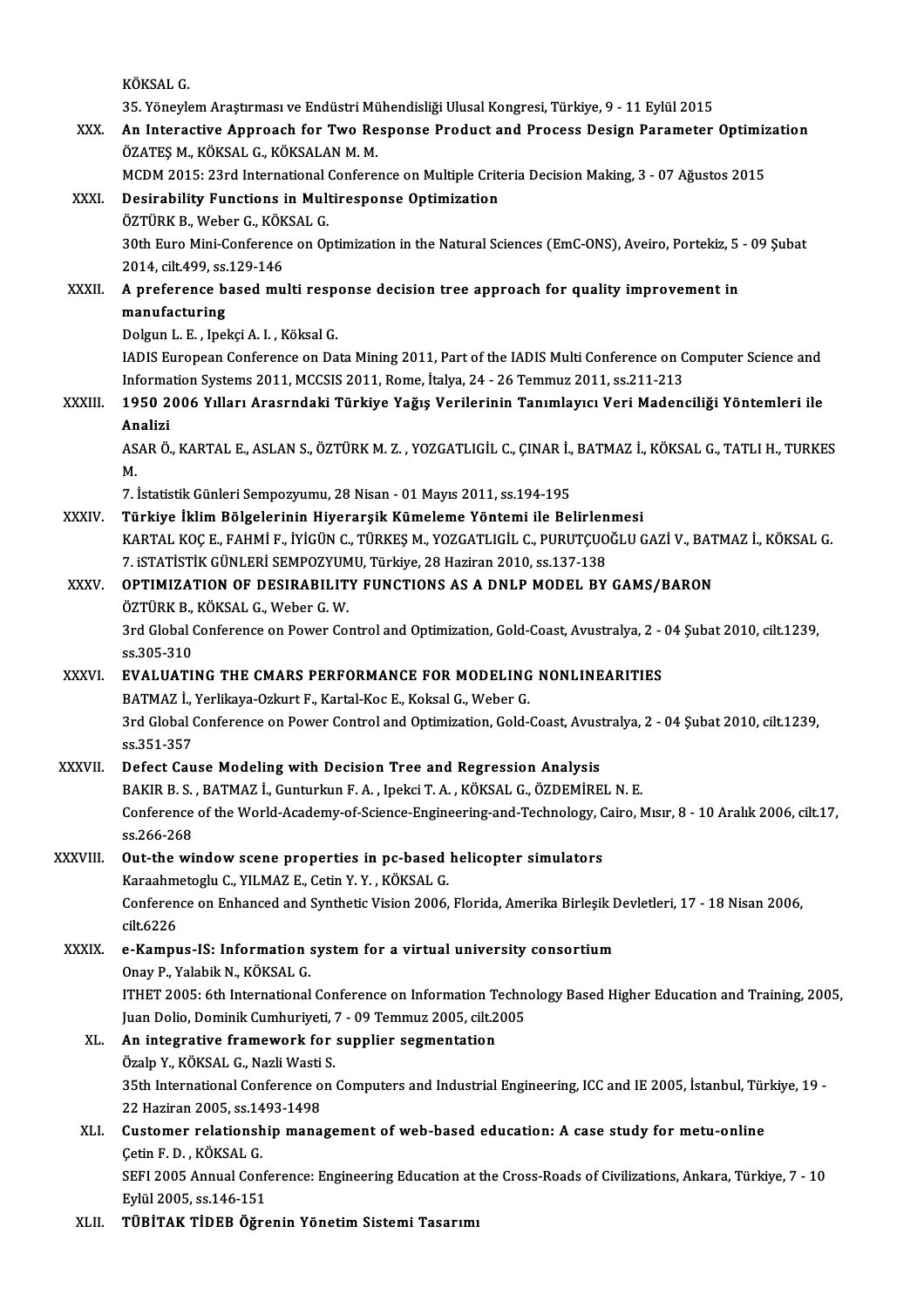KÖKSAL G., Saatçioğlu Ö., Doğrusöz H., KARASAKAL E., ALTEKİN F. T. , ALTEKİN F. T.<br>21th Operations Research and Industrial Engineering National Cenference, Türkiye KÖKSAL G., Saatçioğlu Ö., Doğrusöz H., KARASAKAL E., ALTEKİN F. T. , ALTEKİN F. T.<br>21th Operations Research and Industrial Engineering National Conference, Türkiye, 5 - 07 Haziran 2000, ss.386-KÖK<br>21th<br>389<br>Desi 21th Operations Research and Industrial Engineering National Conference, Türkiye, 5 - 07 Hazira<br>389<br>XLIII. Design and conduct of a partially asynchronous course on total quality management<br>*V*ÖVSAL C. Derin H. N

## 389<br>Design and conduct of a partially asynchronous course on total quality management<br>KÖKSAL G., Derin H. N. Design and conduct of a partially asynchronous course on total quality management<br>KÖKSAL G., Derin H. N.<br>1999 ASEE Annual Conference and Exposition: Engineering Education to Serve the World, Cahrlotte, NC, Amerika<br>Pirlosik

KÖKSAL G., Derin H. N.<br>1999 ASEE Annual Conference and Exposition: Enginee:<br>Birleşik Devletleri, 20 - 23 Haziran 1999, ss.1483-1493<br>FUREKA isin Öğrenen Yönetim Sistemi Tesarımı I 1999 ASEE Annual Conference and Exposition: Engineering Education to Serve the World, Cahrlotte, NC, Amerik<br>Birleşik Devletleri, 20 - 23 Haziran 1999, ss.1483-1493<br>XLIV. EUREKA için Öğrenen Yönetim Sistemi Tasarımı Learnin

Birleşik Devletleri, 20 - 23 Haziran 1999, ss.1483-1493<br>EUREKA için Öğrenen Yönetim Sistemi Tasarımı Learning Management System I<br>Saatçioğlu Ö., Doğrusöz H., KÖKSAL G., KARASAKAL E., Altekin T., ALTEKİN F. T. , Arıkan C.<br><sup></sup> EUREKA için Öğrenen Yönetim Sistemi Tasarımı Learning Manage<br>Saatçioğlu Ö., Doğrusöz H., KÖKSAL G., KARASAKAL E., Altekin T., ALTEKİN<br>8th National Quality Conference Proceedings, Türkiye, 1 - 03 Kasım 1999 8th National Quality Conference Proceedings, Türkiye, 1 - 03 Kasım 1999<br>Desteklenen Projeler

Desteklenen Projeler<br>Gökler M. İ. , Akar G., Yaman U., Köksal G., Eren P. E. , Ertekin Bolelli Ş., Gürbüz T., Erdil E., AB IPA Projesi, ORTA DOĞU<br>TEKNİK ÜNİVERSİTESİ DİJİTAL INOVASYON MERKEZİ 2021, 2024 D'OSCENCH'EN I 195001<br>Gökler M. İ. , Akar G., Yaman U., Köksal G., Eren P. E. , Ertekin Bolelli Ş<br>TEKNİK ÜNİVERSİTESİ DİJİTAL INOVASYON MERKEZİ, 2021 - 2024<br>KÖKSAL G. Yükseköğretim Kurumları Destekli Preja, Teserime Beğlı Gökler M. İ. , Akar G., Yaman U., Köksal G., Eren P. E. , Ertekin Bolelli Ş., Gürbüz T., Erdil E., AB IPA Projesi, ORTA DOĞU<br>TEKNİK ÜNİVERSİTESİ DİJİTAL INOVASYON MERKEZİ, 2021 - 2024<br>KÖKSAL G., Yükseköğretim Kurumları Des

TEKNİK ÜNİV<br>KÖKSAL G., Y<br>2016 - 2019<br>Jak Güler H KÖKSAL G., Yükseköğretim Kurumları Destekli Proje, Tasarıma Bağlı Kalite Kaybının Ölçümü için Yöntem Geliştirilme<br>2016 - 2019<br>Işık Güler H., Kondakçı Y., Köksal G., Çağıltay K., Yorgun İ., Erasmus Projesi, Governance and A

2016 - 2019<br>Işık Güler H., Kondakçı Y., Köksal G., Çağıltay K., Yorgun İ., Erasmus Projesi, Governance and Academic Leadership of<br>Chinese and European Universities in the Context of Innovation and Internationalization (LEA Işık Güler H., Kondakçı Y., Köksal G., Çağıltay K., Yorgun İ., Erasmus Projesi, Governance and Academic Leadership of<br>Chinese and European Universities in the Context of Innovation and Internationalization (LEAD), 2015 - 2

Chines<br>Köksa<br>2017<br>Köksa Köksal G., Özateş Gürbüz M., Diğer Özel Kurumlarca Desteklenen Proje, TÜBİTAK SAGE Kanatlı Güdüm Kiti Projesi, 20<br>2017<br>Köksal G., Diğer Özel Kurumlarca Desteklenen Proje, KALİTE FONKSİYON GÖÇERİMİ YÖNTEMİ İLE YENİ MÜHİMMAT

2017<br>Köksal G., Diğer Özel Kurumlarca Desteklenen Proje, KALİTE FONKSİYON GÖÇERİMİ YÖNTEMİ İLE YENİ MÜHİMMAT<br>TASARIMIYAPILMASI PROJESİ, 2016 - 2016 Köksal G., Diğer Özel Kurumlarca Desteklenen Proje, KALİTE FONKSİYON GÖÇERİMİ YÖNTEMİ İLE YENİ MÜ<br>TASARIMIYAPILMASI PROJESİ, 2016 - 2016<br>Kırca Ö., Köksal G., Dinler D., Teknopark, FÜZE TDST ALGORİTMASI DETAYLI TASARIM KODL

TASARIMIYAPILMASI PROJESİ, 2016 - 2016<br>Kırca Ö., Köksal G., Dinler D., Teknopark, FÜZ<br>DEĞERLENDİRME ÇALIŞMASI, 2015 - 2016<br>Kırca Ö. Köksal G. Dinler D. Teknopark, Ala Kırca Ö., Köksal G., Dinler D., Teknopark, FÜZE TDST ALGORİTMASI DETAYLI TASARIM KODLAMA TEST VE<br>DEĞERLENDİRME ÇALIŞMASI, 2015 - 2016<br>Kırca Ö., Köksal G., Dinler D., Teknopark, Alçak ve Orta İrtifa Hava Savunma Sistemleri

DEĞERLENDİRME ÇALIŞMASI, 2015 - 2016<br>Kırca Ö., Köksal G., Dinler D., Teknopark, Alçak ve Orta İrtifa Ha<br>Tahsisi Algoritması Kavramsal Tasarım Çalışması, 2015 - 2015<br>KÖKSALAN M.M., KÖKSAL G., ÖZATES GÜPPÜZ M. İLK DAĞ Ö Kırca Ö., Köksal G., Dinler D., Teknopark, Alçak ve Orta İrtifa Hava Savunma Sistemleri Tehdit Değerlendirme ve Silah<br>Tahsisi Algoritması Kavramsal Tasarım Çalışması, 2015 - 2015<br>KÖKSALAN M. M. , KÖKSAL G., ÖZATEŞ GÜRBÜZ M

Tahsisi Algoritması Kavramsal Tasarım Çalışması, 2015 - 2015<br>KÖKSALAN M. M. , KÖKSAL G., ÖZATEŞ GÜRBÜZ M., İLK DAĞ Ö., Yükseköğretim Kuru<br>Süreç Tasarımı için İstatistiksel Modelleme ve Etkileşimli Optimizasyon, 2015 - 2015

KÖKSALAN M. M. , KÖKSAL G., ÖZATEŞ GÜRBÜZ M., İLK DAĞ Ö., Yükseköğretim Kurumları Destekli Proje, Robust Ürün ve<br>Süreç Tasarımı için İstatistiksel Modelleme ve Etkileşimli Optimizasyon, 2015 - 2015<br>Kırca Ö., Köksal G., Din Süreç Tasarımı için İstatistiksel Mode<br>Kırca Ö., Köksal G., Dinler D., Teknopa<br>Değerlendirme Projesi, 2014 - 2015<br>Köksel G. Tune S. Teknoparkı Karar Kırca Ö., Köksal G., Dinler D., Teknopark, Füze-Tehdit Değerlendirme ve Silah Tahsis Algoritması Kavramsal Tasarım ve<br>Değerlendirme Projesi, 2014 - 2015<br>Köksal G., Tunç S., Teknopark, Karar Destekli İstatistiksel Süreç Kon

KÖKSALAN M. M., KÖKSAL G., ÖZATEŞ GÜRBÜZ M., Yükseköğretim Kurumları Destekli Proje, ÇOK AMAÇLI ÜRÜN VE Köksal G., Tunç S., Teknopark, Karar Destekli İstatistiksel Süreç Kontrol Yazılımı Geli<br>KÖKSALAN M. M. , KÖKSAL G., ÖZATEŞ GÜRBÜZ M., Yükseköğretim Kurumları Deste<br>SÜREÇ TASARIMI OPTİMİZASYONU İÇİN ETKİLEŞİMLİ YAKLAŞIMLAR,

Köksal G., Teknopark, Kalite Fonksiyon Göçerimi (QFD) ve Kansei Mühendisliği Araştırması ve Uygulamalarının<br>Geliştirilmesi, 2014 - 2014 SÜREÇ TASARIMI OPTİMİZ,<br>Köksal G., Teknopark, Kalite<br>Geliştirilmesi, 2014 - 2014<br>KÖKSAL G. Altaban A. XOZ Köksal G., Teknopark, Kalite Fonksiyon Göçerimi (QFD) ve Kansei Mühendisliği Araştırması ve Uygulamalarının<br>Geliştirilmesi, 2014 - 2014<br>KÖKSAL G., Altaban A., YOZGATLIGİL C., Yükseköğretim Kurumları Destekli Proje, Dayanık

Bağlılığının Modellenmesi, 2012 - 2013 KÖKSAL G., Altaban A., YOZGATLIGİL C., Yükseköğretim Kurumları Destekli Proje, Dayanıklı Tüketim Malları İçi<br>Bağlılığının Modellenmesi, 2012 - 2013<br>Batmaz İ., Yozgatlıgil C., İyigün C., Purutçuoğlu Gazi V., Köksal G., Yüks

Bağlılığının Modellenmesi, 2012 - 2013<br>Batmaz İ., Yozgatlıgil C., İyigün C., Purutçuoğlu Gazi V., Köksal G., Yükseköğretim Kurumla<br>Madenciliği Yöntemleri ile Türkiye İklim Bölgelerinin Yeniden Belirlenmesi, 2010 - 2010<br>Kök Batmaz İ., Yozgatlıgil C., İyigün C., Purutçuoğlu Gazi V., Köksal G., Yükseköğretim Kurumları Destekli Proje, Veri<br>Madenciliği Yöntemleri ile Türkiye İklim Bölgelerinin Yeniden Belirlenmesi, 2010 - 2010<br>Köksal G., Aktar De

Madenciliği Yöntemleri ile Türkiye İklim Bölgelerinin Yeniden Belirlenmesi, 2010 - 2010<br>Köksal G., Aktar Demirtaş E., Çabuk V., Teknopark, Bir Hafif Ticari Araçta Sürücü Koltuğu Tasarımının QFD ile<br>Belirlenmesi, 2007 - 200 Köksal G., Aktar Demirtaş E., Çabuk V., Teknopark, Bir Hafif Ticari Araçta Sürücü Koltuğu Tasarımının QFD ile<br>Belirlenmesi, 2007 - 2008<br>Köksal G., Özdemirel N. E. , Kayalıgil S., Batmaz İ., Aydınlık Güntürkün F., İpekçi İ.

Belirlenmesi, 2007 - 2008<br>Köksal G., Özdemirel N. E. , Kayalıgil S., Batmaz İ., Aydınlık Güntürk<br>Proje, Kalite iyileştirmede veri madenciliği kullanımı, 2006 - 2006<br>Köksel G., Batmaz İ., Doğuy A. H., Sazek H. S., Sürücü B. Köksal G., Özdemirel N. E. , Kayalıgil S., Batmaz İ., Aydınlık Güntürkün F., İpekçi İ. A. , Yükseköğretim Kurumları Destekli<br>Proje, Kalite iyileştirmede veri madenciliği kullanımı, 2006 - 2006<br>Köksal G., Batmaz İ., Doğru A

Proje, Kalite iyileştirmede veri madenciliği kullanımı, 2006 - 2006<br>Köksal G., Batmaz İ., Doğru A. H. , Sazak H. S. , Sürücü B., Teknopar<br>2004 - 2006 Köksal G., Batmaz İ., Doğru A. H. , Sazak H. S. , Sürücü B., Teknopark, SPAC Soft Araştırma ve Yazılım Geliştirme Projesi,<br>2004 - 2006<br>Köksal G., Aytaçoğlu B., Yükseköğretim Kurumları Destekli Proje, Çokdeğişkenli Özilinti

Köksal G., Aytaçoğlu B., Yükseköğretim Kurumları Destekli Proje, Çokdeğişkenli Özilinti Veriler ile İstatistiksel Proses